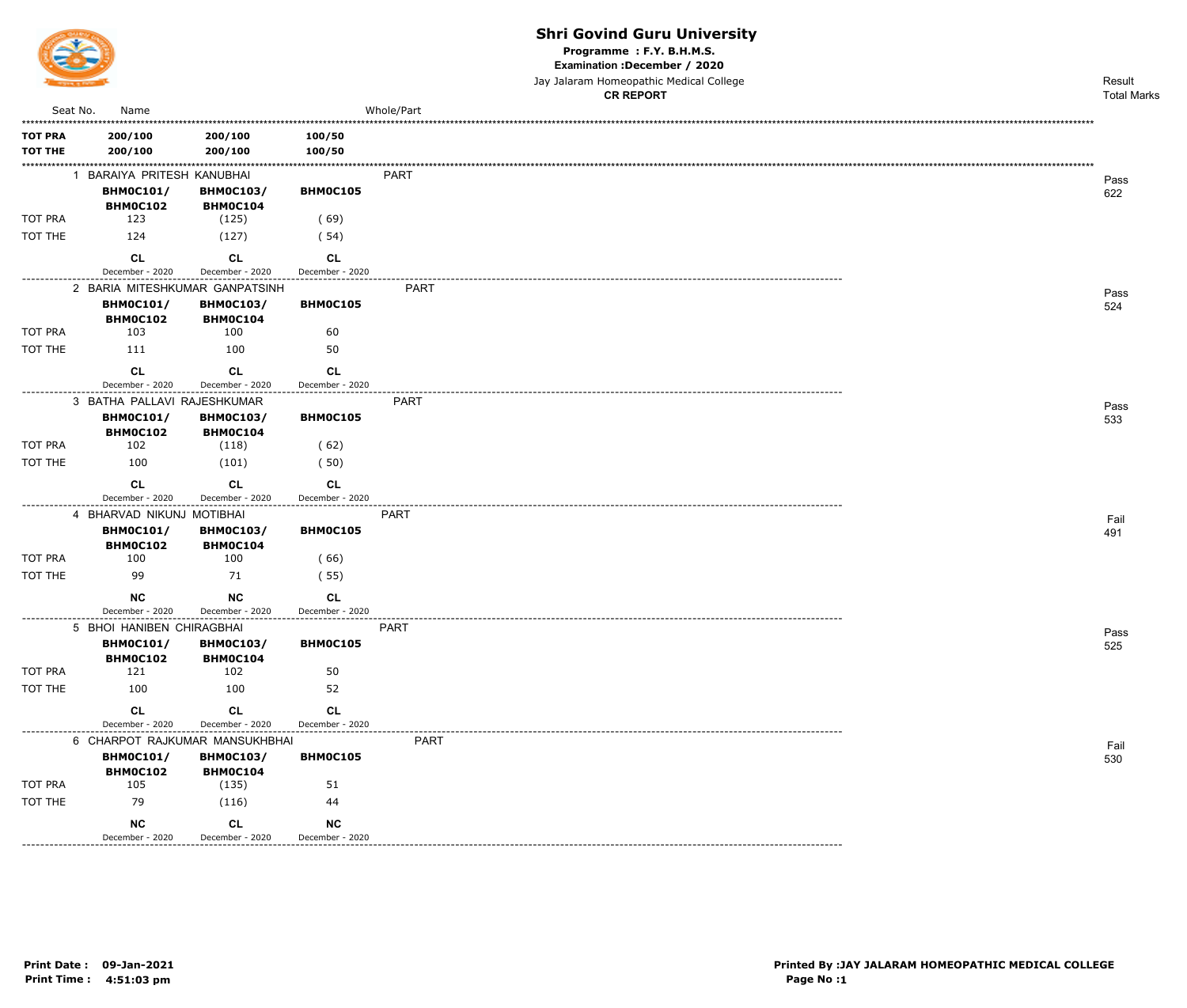

Programme: F.Y. B.H.M.S.

Examination : December / 2020

Jay Jalaram Homeopathic Medical College CD DEDODT

|                                  |                                                                |                                     |                              | <b>CR REPORT</b> | <b>Total Marks</b> |
|----------------------------------|----------------------------------------------------------------|-------------------------------------|------------------------------|------------------|--------------------|
|                                  | Seat No.<br>Name                                               |                                     |                              | Whole/Part       |                    |
| <b>TOT PRA</b><br><b>TOT THE</b> | 200/100<br>200/100                                             | 200/100<br>200/100                  | 100/50<br>100/50             |                  |                    |
|                                  | 7 CHAUDHARY DHRUV DINESHKUMAR<br><b>BHM0C101/</b>              | <b>BHM0C103/</b>                    | BHM0C105                     | PART             | Absent             |
| TOT PRA                          | BHM0C102<br>AB                                                 | BHM0C104<br>AB                      | AB                           |                  |                    |
| TOT THE                          | AB                                                             | AB                                  | AB                           |                  |                    |
|                                  |                                                                |                                     |                              |                  |                    |
|                                  | <b>NC</b><br>December - 2020                                   | <b>NC</b><br>December - 2020        | NC<br>December - 2020        |                  |                    |
|                                  | 8 CHAUHAN KINJAL RAKESHKUMAR                                   |                                     |                              | <b>PART</b>      | Pass               |
|                                  | <b>BHM0C101/</b><br>BHM0C102                                   | <b>BHM0C103/</b><br>BHM0C104        | BHM0C105                     |                  | 562                |
| <b>TOT PRA</b>                   | 106                                                            | 102                                 | 60                           |                  |                    |
| TOT THE                          | 122                                                            | 112                                 | 60                           |                  |                    |
|                                  | <b>CL</b>                                                      | <b>CL</b>                           | <b>CL</b>                    |                  |                    |
|                                  | December - 2020                                                | December - 2020                     | December - 2020              |                  |                    |
|                                  | 9 CHAUHAN MOHAMMADSHAKIR MOHAMMADRAFIK<br><b>BHM0C101/</b>     | <b>BHM0C103/</b>                    | BHM0C105                     | <b>PART</b>      | Pass<br>564        |
| TOT PRA                          | BHM0C102<br>125                                                | BHM0C104<br>110                     | (80)                         |                  |                    |
| TOT THE                          | $98 + 2$                                                       | 100                                 | (51)                         |                  |                    |
|                                  |                                                                |                                     |                              |                  |                    |
|                                  | co<br>December - 2020                                          | <b>CL</b><br>December - 2020        | <b>CL</b><br>December - 2020 |                  |                    |
|                                  | 10 DAMOR SHILPANKUMAR RAMESHBHAI                               |                                     |                              | <b>PART</b>      |                    |
|                                  | <b>BHM0C101/</b><br>BHM0C102                                   | <b>BHM0C103/</b><br>BHM0C104        | BHM0C105                     |                  | Pass<br>525        |
| TOT PRA                          | 100                                                            | 114                                 | 63                           |                  |                    |
| TOT THE                          | 102                                                            | $90 + 10$                           | 56                           |                  |                    |
|                                  | <b>CL</b>                                                      | co                                  | <b>CL</b>                    |                  |                    |
|                                  | December - 2020                                                | December - 2020                     | December - 2020              |                  |                    |
|                                  | 11 DERAI NIRAJKUMAR ASHOKKUMAR<br><b>BHM0C101/</b><br>BHM0C102 | <b>BHM0C103/</b><br><b>BHM0C104</b> | <b>BHMOC105</b>              | <b>PART</b>      | Pass<br>533        |
| TOT PRA                          | 104                                                            | 105                                 | 58                           |                  |                    |
| TOT THE                          | 107                                                            | 100                                 | 59                           |                  |                    |
|                                  | CL<br>December - 2020                                          | CL<br>December - 2020               | <b>CL</b><br>December - 2020 |                  |                    |
|                                  | 12 DIWAN ABDULHANNAN USMANSHAGULABSHA                          |                                     |                              | <b>PART</b>      | Fail               |
|                                  | <b>BHM0C101/</b><br>BHM0C102                                   | <b>BHM0C103/</b><br>BHM0C104        | BHM0C105                     |                  | 481                |
| TOT PRA                          | 101                                                            | 106                                 | 62                           |                  |                    |
| TOT THE                          | 90                                                             | 77                                  | 45                           |                  |                    |
| -------------                    | <b>NC</b><br>December - 2020                                   | <b>NC</b><br>December - 2020        | <b>NC</b><br>December - 2020 |                  |                    |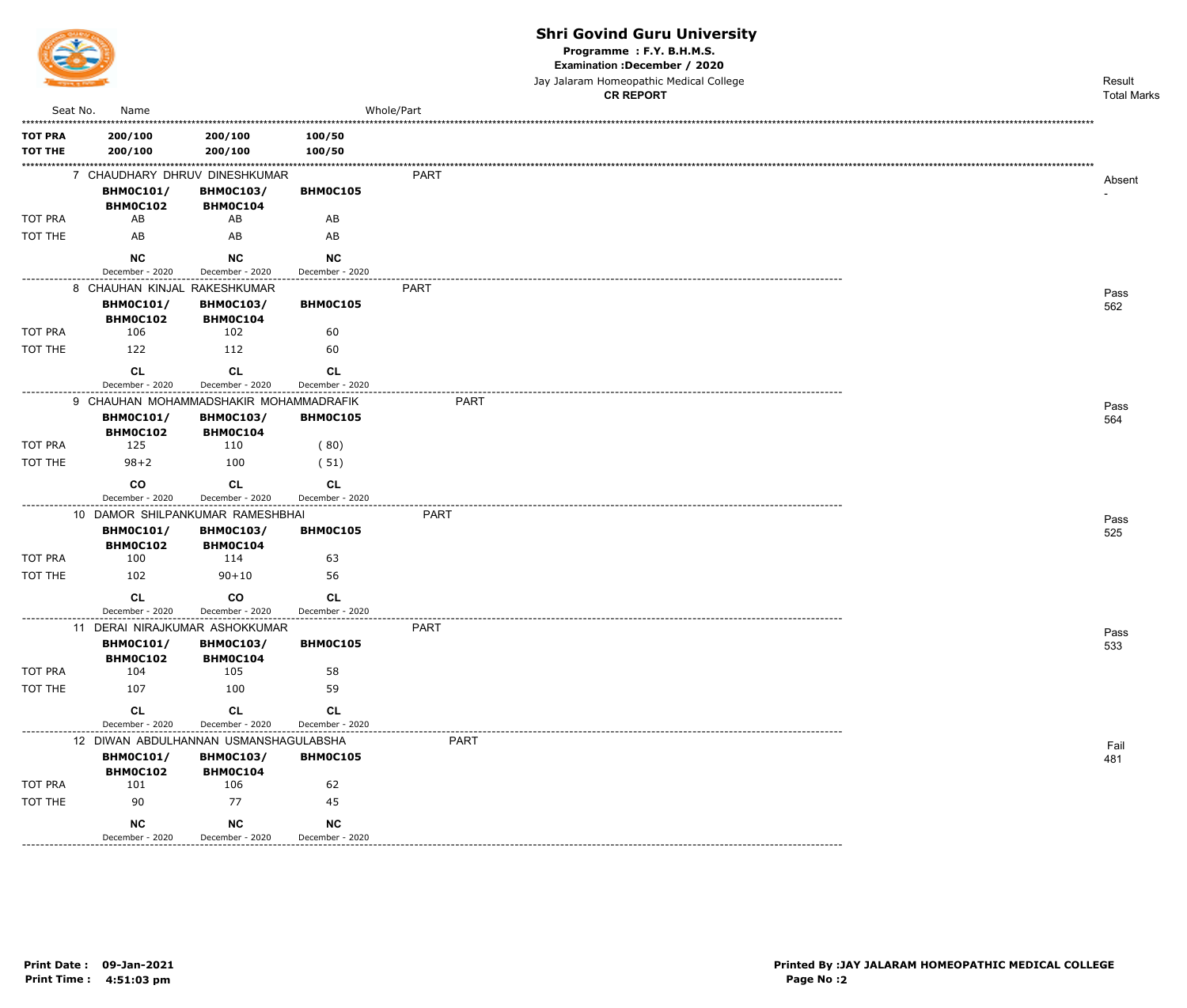

--------------

### **Shri Govind Guru University**

Programme : F.Y. B.H.M.S.

Examination : December / 2020

|                |                                                                 |                     |                 |             | Jay Jalaram Homeopathic Medical College | Result             |
|----------------|-----------------------------------------------------------------|---------------------|-----------------|-------------|-----------------------------------------|--------------------|
|                |                                                                 |                     |                 |             | <b>CR REPORT</b>                        | <b>Total Marks</b> |
| Seat No.       | Name                                                            |                     |                 | Whole/Part  |                                         |                    |
| <b>TOT PRA</b> | 200/100                                                         | 200/100             | 100/50          |             |                                         |                    |
| <b>TOT THE</b> | 200/100                                                         | 200/100             | 100/50          |             |                                         |                    |
|                | 13 DUBEY SUBHAM RAMJANAM                                        |                     |                 | <b>PART</b> |                                         |                    |
|                | <b>BHM0C101/</b>                                                | <b>BHM0C103/</b>    | BHM0C105        |             |                                         | Pass               |
|                | <b>BHM0C102</b>                                                 | BHM0C104            |                 |             |                                         | 542                |
| TOT PRA        | 102                                                             | 110                 | 59              |             |                                         |                    |
| TOT THE        | 108                                                             | 104                 | 59              |             |                                         |                    |
|                | <b>CL</b>                                                       | CL                  | <b>CL</b>       |             |                                         |                    |
|                | December - 2020                                                 | December - 2020     | December - 2020 |             |                                         |                    |
|                | 14 GADHAVI JAYVIRSINH MANHARSINH                                |                     |                 | PART        |                                         |                    |
|                | <b>BHM0C101/</b>                                                | <b>BHM0C103/</b>    | BHM0C105        |             |                                         | Pass<br>602        |
|                | BHM0C102                                                        | BHM0C104            |                 |             |                                         |                    |
| TOT PRA        | 103                                                             | (130)               | (67)            |             |                                         |                    |
| TOT THE        | 130                                                             | (112)               | (60)            |             |                                         |                    |
|                | CL                                                              | <b>CL</b>           | CL              |             |                                         |                    |
|                | December - 2020                                                 | December - 2020     | December - 2020 |             |                                         |                    |
|                | 15 GARI AJAYKUMAR BHAGVANBHAI                                   |                     |                 | <b>PART</b> |                                         | Pass               |
|                | <b>BHM0C101/</b>                                                | <b>BHM0C103/</b>    | BHM0C105        |             |                                         | 540                |
|                | BHM0C102                                                        | BHM0C104            |                 |             |                                         |                    |
| TOT PRA        | 105                                                             | 100                 | (56)            |             |                                         |                    |
| TOT THE        | 109                                                             | 112                 | (58)            |             |                                         |                    |
|                | <b>CL</b>                                                       | <b>CL</b>           | CL              |             |                                         |                    |
|                | December - 2020                                                 | December - 2020     | December - 2020 |             |                                         |                    |
|                | --------------------------------------<br>16 GHENSH USAMA IDRIS | ------------------- |                 | <b>PART</b> |                                         |                    |
|                | <b>BHM0C101/</b>                                                | <b>BHM0C103/</b>    | BHM0C105        |             |                                         | Pass<br>567        |
|                | BHM0C102                                                        | <b>BHMOC104</b>     |                 |             |                                         |                    |
| TOT PRA        | 104                                                             | 106                 | 61              |             |                                         |                    |
| TOT THE        | 119                                                             | 124                 | 53              |             |                                         |                    |
|                | <b>CL</b>                                                       | <b>CL</b>           | <b>CL</b>       |             |                                         |                    |
|                | December - 2020                                                 | December - 2020     | December - 2020 |             |                                         |                    |
|                | 17 JATVA BHUMKABEN DINESHBHAI                                   |                     |                 | <b>PART</b> |                                         | Pass               |
|                | <b>BHM0C101/</b>                                                | <b>BHM0C103/</b>    | BHM0C105        |             |                                         | 527                |
|                | BHM0C102                                                        | BHM0C104            |                 |             |                                         |                    |
| TOT PRA        | 101                                                             | 100                 | 59              |             |                                         |                    |
| TOT THE        | 109                                                             | 109                 | $49 + 1$        |             |                                         |                    |
|                | <b>CL</b>                                                       | CL                  | $_{\rm CO}$     |             |                                         |                    |
|                | December - 2020                                                 | December - 2020     | December - 2020 |             |                                         |                    |
|                | 18 JATVA JAIMINI DINESHBHAI                                     |                     |                 | PART        |                                         | Pass               |
|                | <b>BHM0C101/</b>                                                | <b>BHM0C103/</b>    | BHM0C105        |             |                                         | 560                |
|                | BHM0C102                                                        | BHM0C104            |                 |             |                                         |                    |
| TOT PRA        | 106                                                             | 108                 | 60              |             |                                         |                    |
| TOT THE        | 111                                                             | 119                 | 56              |             |                                         |                    |

 $CL$ 

December - 2020

CL

December - 2020

**CL** December - 2020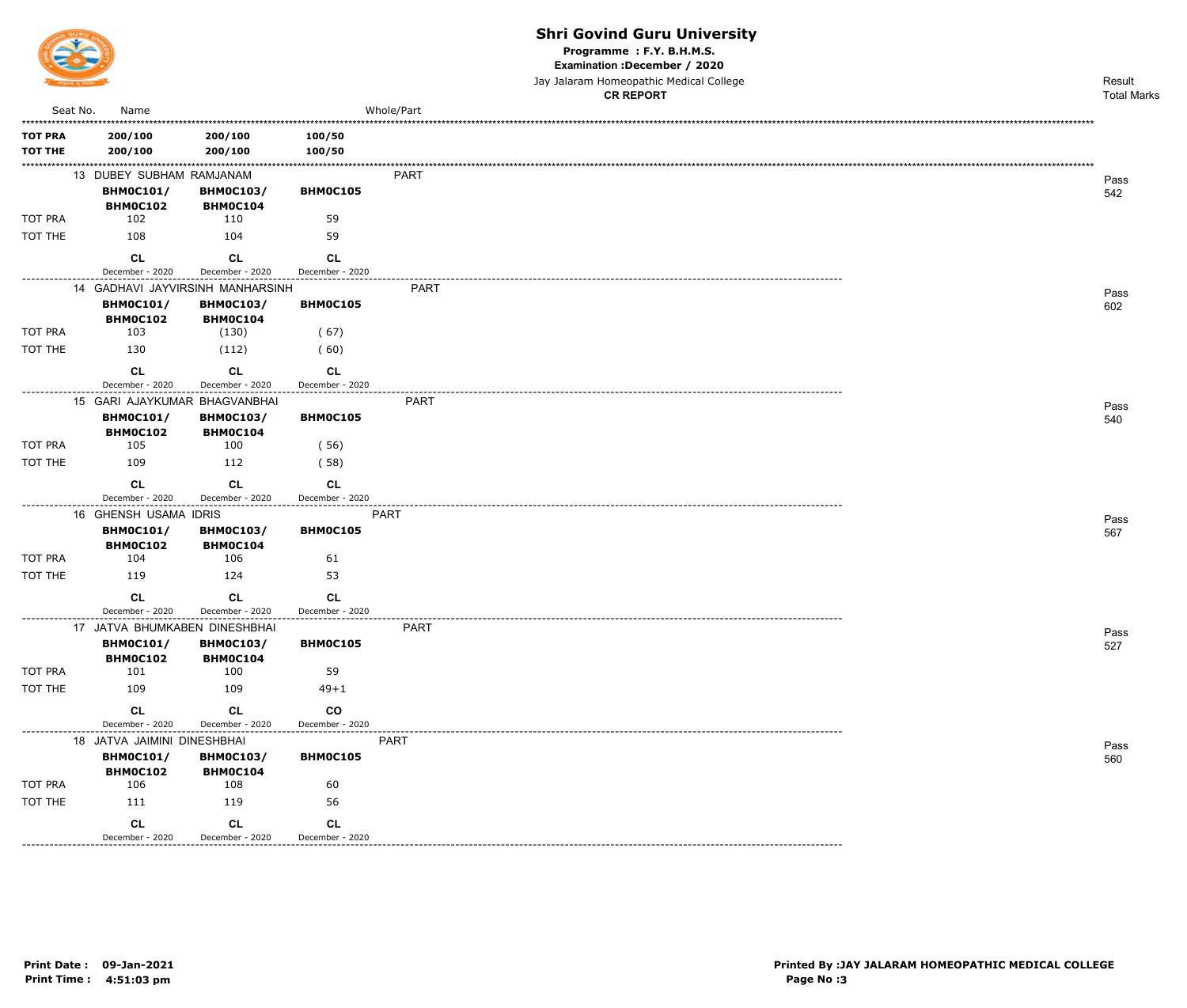

Programme : F.Y. B.H.M.S.

Examination : December / 2020

Jay Jalaram Homeopathic Medical College  $\overline{a}$ 

|                                  |                                                                   |                                             |                              |             | <b>CR REPORT</b> | <b>Total Marks</b> |
|----------------------------------|-------------------------------------------------------------------|---------------------------------------------|------------------------------|-------------|------------------|--------------------|
| Seat No.                         | Name                                                              |                                             |                              | Whole/Part  |                  |                    |
| <b>TOT PRA</b><br><b>TOT THE</b> | 200/100<br>200/100                                                | 200/100<br>200/100                          | 100/50<br>100/50             |             |                  |                    |
|                                  | 19 JATVA JATINKUMAR ARVINDBHAI<br><b>BHM0C101/</b><br>BHM0C102    | <b>BHM0C103/</b><br>BHM0C104                | BHM0C105                     | PART        |                  | Pass<br>539        |
| TOT PRA                          | 104                                                               | 110                                         | 57                           |             |                  |                    |
| TOT THE                          | 105                                                               | 110                                         | 53                           |             |                  |                    |
| -----------                      | <b>CL</b><br>December - 2020                                      | <b>CL</b><br>December - 2020                | CL<br>December - 2020        |             |                  |                    |
|                                  |                                                                   | 20 JAYSWAL PRIYALBEN SATISHBHAI             |                              | PART        |                  | Pass               |
|                                  | <b>BHM0C101/</b><br><b>BHM0C102</b>                               | <b>BHM0C103/</b><br><b>BHM0C104</b>         | BHM0C105                     |             |                  | 547                |
| TOT PRA                          | 103                                                               | (120)                                       | 62                           |             |                  |                    |
| TOT THE                          | 100                                                               | (105)                                       | 57                           |             |                  |                    |
|                                  | <b>CL</b>                                                         | <b>CL</b>                                   | CL                           |             |                  |                    |
|                                  | December - 2020                                                   | December - 2020                             | December - 2020              |             |                  |                    |
|                                  | 21 JOSHI NAIYA BHAVESHBHAI<br><b>BHM0C101/</b><br><b>BHM0C102</b> | <b>BHM0C103/</b><br>BHM0C104                | BHM0C105                     | PART        |                  | Fail<br>477        |
| TOT PRA                          | 104                                                               | 102                                         | 65                           |             |                  |                    |
| TOT THE                          | 85                                                                | 76                                          | 45                           |             |                  |                    |
|                                  | <b>NC</b>                                                         | <b>NC</b>                                   | <b>NC</b>                    |             |                  |                    |
| ---------------                  | December - 2020                                                   | December - 2020                             | December - 2020              |             |                  |                    |
|                                  | 22 JOSHI SHREYABEN KANAIYALAL                                     |                                             |                              | PART        |                  | Pass               |
|                                  | <b>BHM0C101/</b><br>BHM0C102                                      | <b>BHM0C103/</b><br><b>BHM0C104</b>         | <b>BHM0C105</b>              |             |                  | 538                |
| TOT PRA                          | 105                                                               | 102                                         | (57)                         |             |                  |                    |
| TOT THE                          | 109                                                               | 113                                         | (52)                         |             |                  |                    |
|                                  | <b>CL</b><br>December - 2020                                      | <b>CL</b><br>December - 2020                | <b>CL</b><br>December - 2020 |             |                  |                    |
|                                  | 23 KALA ISMAIL MEHBUB                                             |                                             |                              | <b>PART</b> |                  |                    |
|                                  | <b>BHM0C101/</b><br><b>BHM0C102</b>                               | <b>BHM0C103/</b><br><b>BHM0C104</b>         | BHM0C105                     |             |                  | Pass<br>557        |
| TOT PRA                          | 106                                                               | (108)                                       | (57)                         |             |                  |                    |
| TOT THE                          | 126                                                               | (106)                                       | (54)                         |             |                  |                    |
|                                  | <b>CL</b><br>December - 2020                                      | <b>CL</b><br>December - 2020                | <b>CL</b><br>December - 2020 |             |                  |                    |
|                                  |                                                                   | 24 KHATEDIYA TUSHARKUMAR RAJESHBHAI         |                              |             |                  |                    |
|                                  | <b>BHM0C101/</b><br>BHM0C102                                      | <b>BHM0C103/</b><br><b>BHM0C104</b>         | BHM0C105                     | PART        |                  | Pass<br>588        |
| TOT PRA                          | 123                                                               | 110                                         | (55)                         |             |                  |                    |
| TOT THE                          | 127                                                               | 118                                         | (55)                         |             |                  |                    |
|                                  | CL<br>December - 2020                                             | CL<br>December - 2020<br>------------------ | <b>CL</b><br>December - 2020 |             |                  |                    |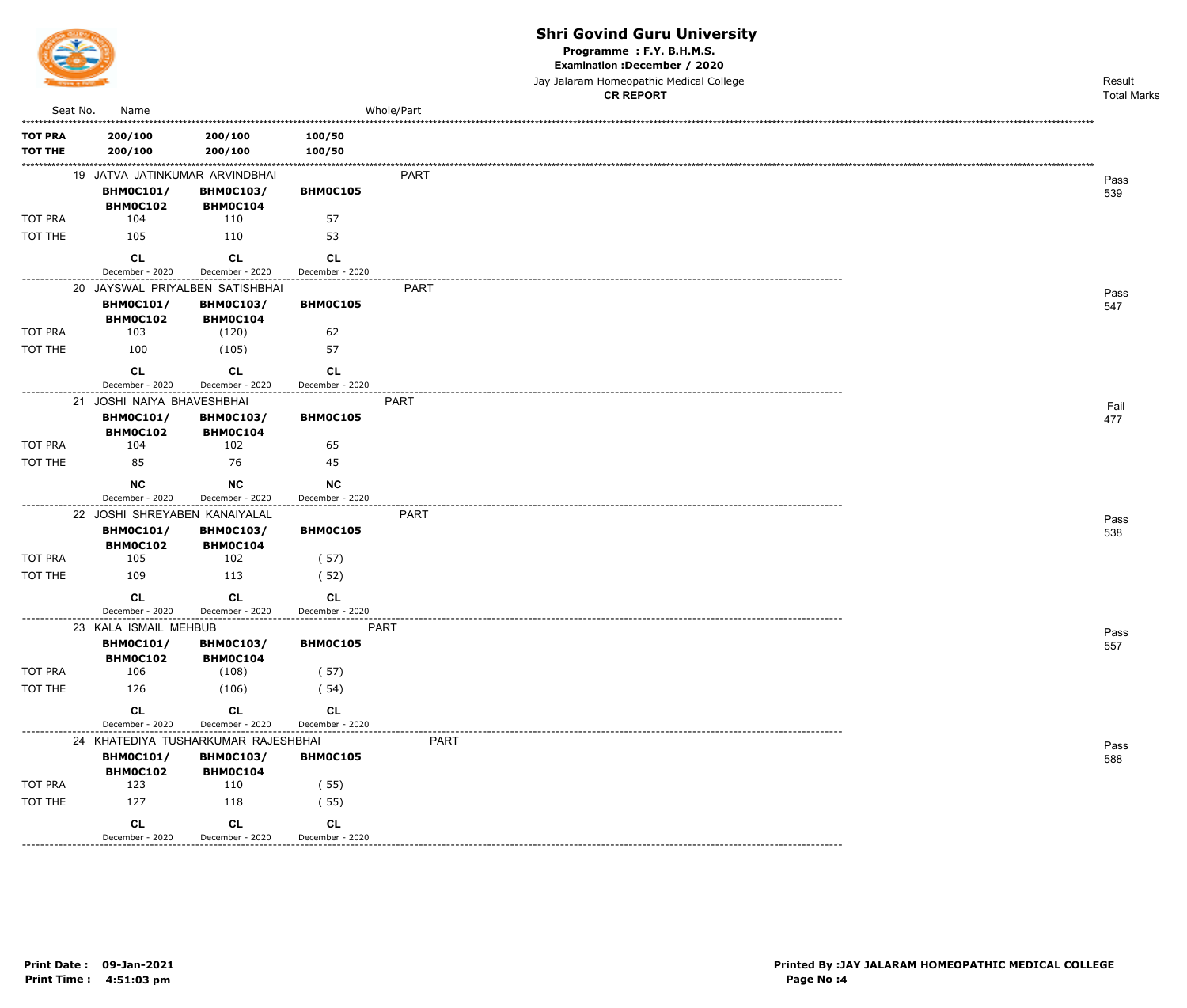

Programme : F.Y. B.H.M.S.

Examination : December / 2020

Jay Jalaram Homeopathic Medical College

|                |                                                 |                                     |                                                 |             | <b>CR REPORT</b> | <b>Total Marks</b> |
|----------------|-------------------------------------------------|-------------------------------------|-------------------------------------------------|-------------|------------------|--------------------|
| Seat No.       | Name                                            |                                     |                                                 | Whole/Part  |                  |                    |
| <b>TOT PRA</b> | 200/100                                         | 200/100                             | 100/50                                          |             |                  |                    |
| <b>TOT THE</b> | 200/100                                         | 200/100                             | 100/50                                          |             |                  |                    |
|                |                                                 |                                     |                                                 |             |                  |                    |
|                |                                                 | 25 MAKWANA PRATVIKUMARI NILESHBHAI  |                                                 | <b>PART</b> |                  | Pass               |
|                | <b>BHM0C101/</b><br><b>BHM0C102</b>             | <b>BHM0C103/</b><br><b>BHM0C104</b> | BHM0C105                                        |             |                  | 542                |
| TOT PRA        | 102                                             | (106)                               | (64)                                            |             |                  |                    |
| TOT THE        | 114                                             | (105)                               | (51)                                            |             |                  |                    |
|                | <b>CL</b>                                       | <b>CL</b>                           | <b>CL</b>                                       |             |                  |                    |
|                | December - 2020                                 | December - 2020                     | December - 2020                                 |             |                  |                    |
|                | 26 MALA SALMAN FARUKBHAI                        |                                     |                                                 | <b>PART</b> |                  | Pass               |
|                | <b>BHM0C101/</b><br>BHM0C102                    | <b>BHM0C103/</b><br>BHM0C104        | BHM0C105                                        |             |                  | 535                |
| TOT PRA        | 103                                             | (105)                               | (56)                                            |             |                  |                    |
| TOT THE        | 110                                             | (101)                               | (60)                                            |             |                  |                    |
|                | <b>CL</b>                                       | CL                                  | CL                                              |             |                  |                    |
|                | December - 2020                                 | December - 2020<br>---------------- | December - 2020<br>.                            |             |                  |                    |
|                | 27 MANSURI SANIYA YASIN                         |                                     | <b>PART</b>                                     |             |                  | Pass               |
|                | <b>BHM0C101/</b>                                | <b>BHM0C103/</b>                    | BHM0C105                                        |             |                  | 562                |
|                | <b>BHM0C102</b>                                 | BHM0C104                            |                                                 |             |                  |                    |
| TOT PRA        | 104                                             | (108)                               | (77)                                            |             |                  |                    |
| TOT THE        | 100                                             | (107)                               | (66)                                            |             |                  |                    |
|                | <b>CL</b>                                       | <b>CL</b>                           | CL                                              |             |                  |                    |
|                | December - 2020                                 | December - 2020                     | December - 2020<br>----------------             |             |                  |                    |
|                | 28 MINAMA RUTVIK HARMALBHAI<br><b>BHM0C101/</b> | <b>BHM0C103/</b>                    | BHM0C105                                        | PART        |                  | Fail               |
|                | BHM0C102                                        | BHM0C104                            |                                                 |             |                  | 479                |
| TOT PRA        | 100                                             | 104                                 | 58                                              |             |                  |                    |
| TOT THE        | 77                                              | 90                                  | 50                                              |             |                  |                    |
|                | <b>NC</b>                                       | <b>NC</b>                           | <b>CL</b>                                       |             |                  |                    |
|                | December - 2020                                 | December - 2020                     | December - 2020                                 |             |                  |                    |
|                |                                                 | 29 MISHRA DIGAMBAR SUBHASHCHANDRA   |                                                 | <b>PART</b> |                  | Pass               |
|                | <b>BHM0C101/</b>                                | <b>BHM0C103/</b>                    | BHM0C105                                        |             |                  | 570                |
| TOT PRA        | <b>BHM0C102</b><br>101                          | <b>BHM0C104</b><br>104              | 59                                              |             |                  |                    |
| TOT THE        | 117                                             | 123                                 |                                                 |             |                  |                    |
|                |                                                 |                                     | 66                                              |             |                  |                    |
|                | <b>CL</b>                                       | CL                                  | <b>CL</b>                                       |             |                  |                    |
|                | December - 2020                                 | December - 2020                     | December - 2020<br>-------------<br><b>PART</b> |             |                  |                    |
|                | 30 MUNI SAHIL SHOYEB<br><b>BHM0C101/</b>        | <b>BHM0C103/</b>                    | BHM0C105                                        |             |                  | Pass               |
|                | BHM0C102                                        | <b>BHM0C104</b>                     |                                                 |             |                  | 528                |
| TOT PRA        | 102                                             | 106                                 | (67)                                            |             |                  |                    |
| TOT THE        | 100                                             | 100                                 | (53)                                            |             |                  |                    |
|                | <b>CL</b>                                       | <b>CL</b>                           | CL                                              |             |                  |                    |
|                | December - 2020                                 | December - 2020                     | December - 2020                                 |             |                  |                    |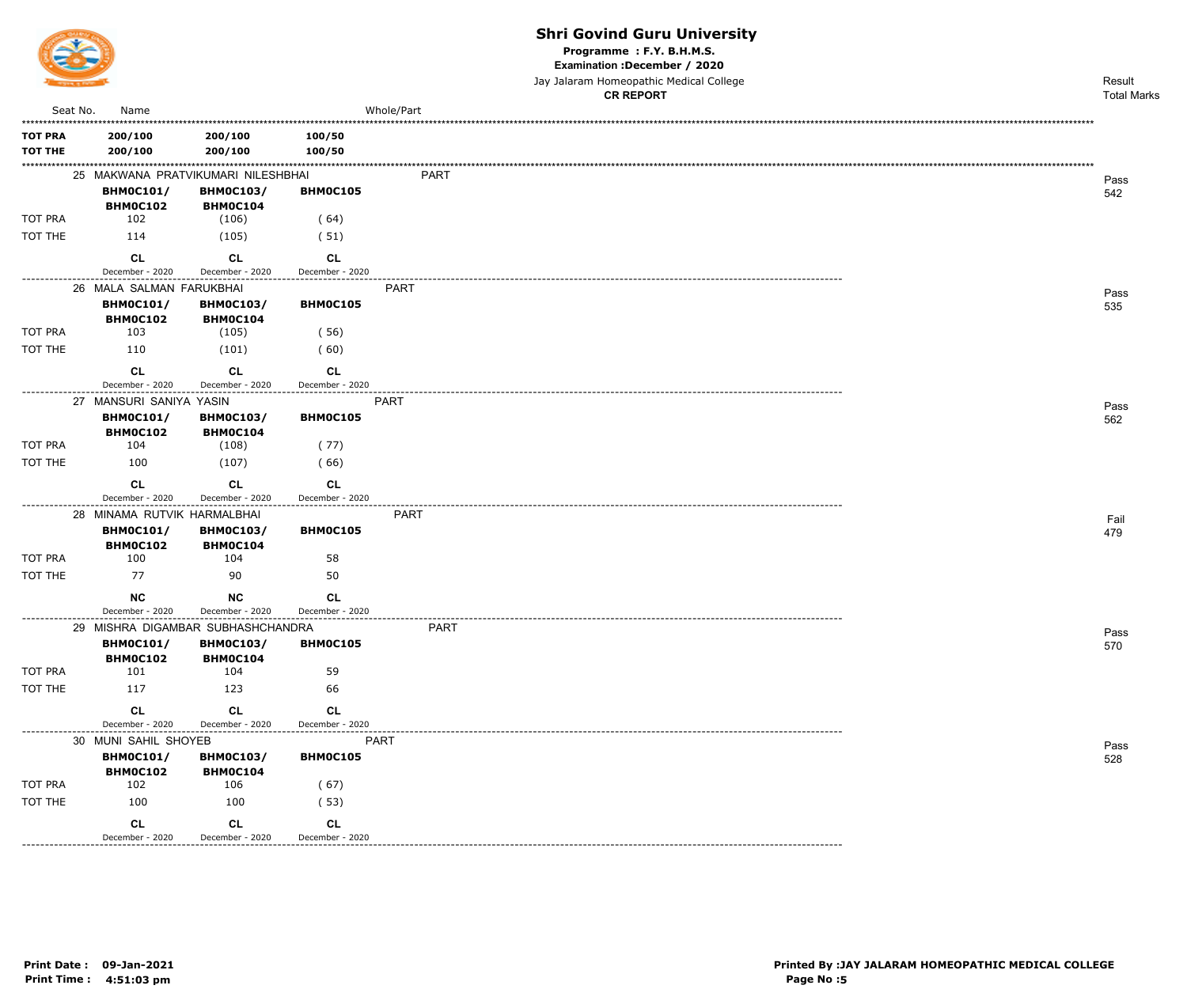

Programme: F.Y. B.H.M.S.

Examination : December / 2020

Jay Jalaram Homeopathic Medical College **CR REPORT** 

|                    |                                                      |                                     |                 | <b>CR REPORT</b> | <b>Total Marks</b> |
|--------------------|------------------------------------------------------|-------------------------------------|-----------------|------------------|--------------------|
| Seat No.           | Name                                                 |                                     |                 | Whole/Part       |                    |
| <b>TOT PRA</b>     | 200/100                                              | 200/100                             | 100/50          |                  |                    |
| <b>TOT THE</b>     | 200/100                                              | 200/100                             | 100/50          |                  |                    |
|                    | 31 NINAMA SMRUTIBEN RAMSINGBHAI                      |                                     |                 | PART             |                    |
|                    | <b>BHM0C101/</b>                                     | <b>BHM0C103/</b>                    | <b>BHM0C105</b> |                  | Fail<br>468        |
|                    | <b>BHM0C102</b>                                      | <b>BHMOC104</b>                     |                 |                  |                    |
| <b>TOT PRA</b>     | 103                                                  | 108                                 | 59              |                  |                    |
| TOT THE            | 78                                                   | 78                                  | 42              |                  |                    |
|                    | <b>NC</b>                                            | <b>NC</b>                           | <b>NC</b>       |                  |                    |
|                    | December - 2020                                      | December - 2020                     | December - 2020 |                  |                    |
|                    | 32 PADHIYAR KAUSHIKKUMAR TAKHATSINH                  |                                     |                 | PART             | Pass               |
|                    | <b>BHM0C101/</b><br><b>BHM0C102</b>                  | <b>BHM0C103/</b><br>BHM0C104        | <b>BHM0C105</b> |                  | 509                |
| <b>TOT PRA</b>     | 106                                                  | 102                                 | 56              |                  |                    |
| TOT THE            | 100                                                  | $91 + 9$                            | 54              |                  |                    |
|                    | CL                                                   | <b>CO</b>                           | CL              |                  |                    |
|                    | December - 2020                                      | December - 2020                     | December - 2020 |                  |                    |
|                    | 33 PARMAR AAKASH SURAJSINH                           |                                     |                 | PART             | Pass               |
|                    | <b>BHM0C101/</b>                                     | <b>BHM0C103/</b>                    | BHM0C105        |                  | 553                |
|                    | <b>BHM0C102</b>                                      | <b>BHMOC104</b>                     |                 |                  |                    |
| <b>TOT PRA</b>     | 120                                                  | (107)                               | 61              |                  |                    |
| TOT THE            | 108                                                  | (101)                               | 56              |                  |                    |
|                    | <b>CL</b>                                            | CL                                  | CL              |                  |                    |
| --------------     | December - 2020                                      | December - 2020                     | December - 2020 |                  |                    |
|                    | 34 PARMAR DHAVALKUMAR JETHABHAI                      |                                     |                 | PART             | Pass               |
|                    | <b>BHM0C101/</b><br>BHM0C102                         | <b>BHM0C103/</b><br><b>BHMOC104</b> | BHM0C105        |                  | 525                |
| TOT PRA            | 107                                                  | (102)                               | 52              |                  |                    |
| TOT THE            | 105                                                  | (106)                               | 53              |                  |                    |
|                    | <b>CL</b>                                            | CL                                  | CL              |                  |                    |
|                    | December - 2020                                      | December - 2020                     | December - 2020 |                  |                    |
|                    | 35 PATEL BHAVYAKUMAR DILIPBHAI                       |                                     |                 | <b>PART</b>      | Pass               |
|                    | <b>BHM0C101/</b>                                     | <b>BHM0C103/</b>                    | BHM0C105        |                  | 587                |
|                    | <b>BHM0C102</b>                                      | BHM0C104                            |                 |                  |                    |
| TOT PRA            | 121                                                  | (135)                               | 59              |                  |                    |
| TOT THE            | 103                                                  | (113)                               | 56              |                  |                    |
|                    | <b>CL</b>                                            | CL                                  | <b>CL</b>       |                  |                    |
| ------------------ | December - 2020                                      | December - 2020                     | December - 2020 |                  |                    |
|                    | 36 PATEL BHUPENDRASINH DAHYABHAI<br><b>BHM0C101/</b> | <b>BHM0C103/</b>                    | BHM0C105        | <b>PART</b>      | Pass               |
|                    | <b>BHM0C102</b>                                      | BHM0C104                            |                 |                  | 540                |
| TOT PRA            | 106                                                  | 110                                 | 50              |                  |                    |
| TOT THE            | 105                                                  | 115                                 | 54              |                  |                    |
|                    | CL                                                   | CL                                  | <b>CL</b>       |                  |                    |
|                    | December - 2020                                      | December - 2020                     | December - 2020 |                  |                    |
|                    |                                                      |                                     |                 |                  |                    |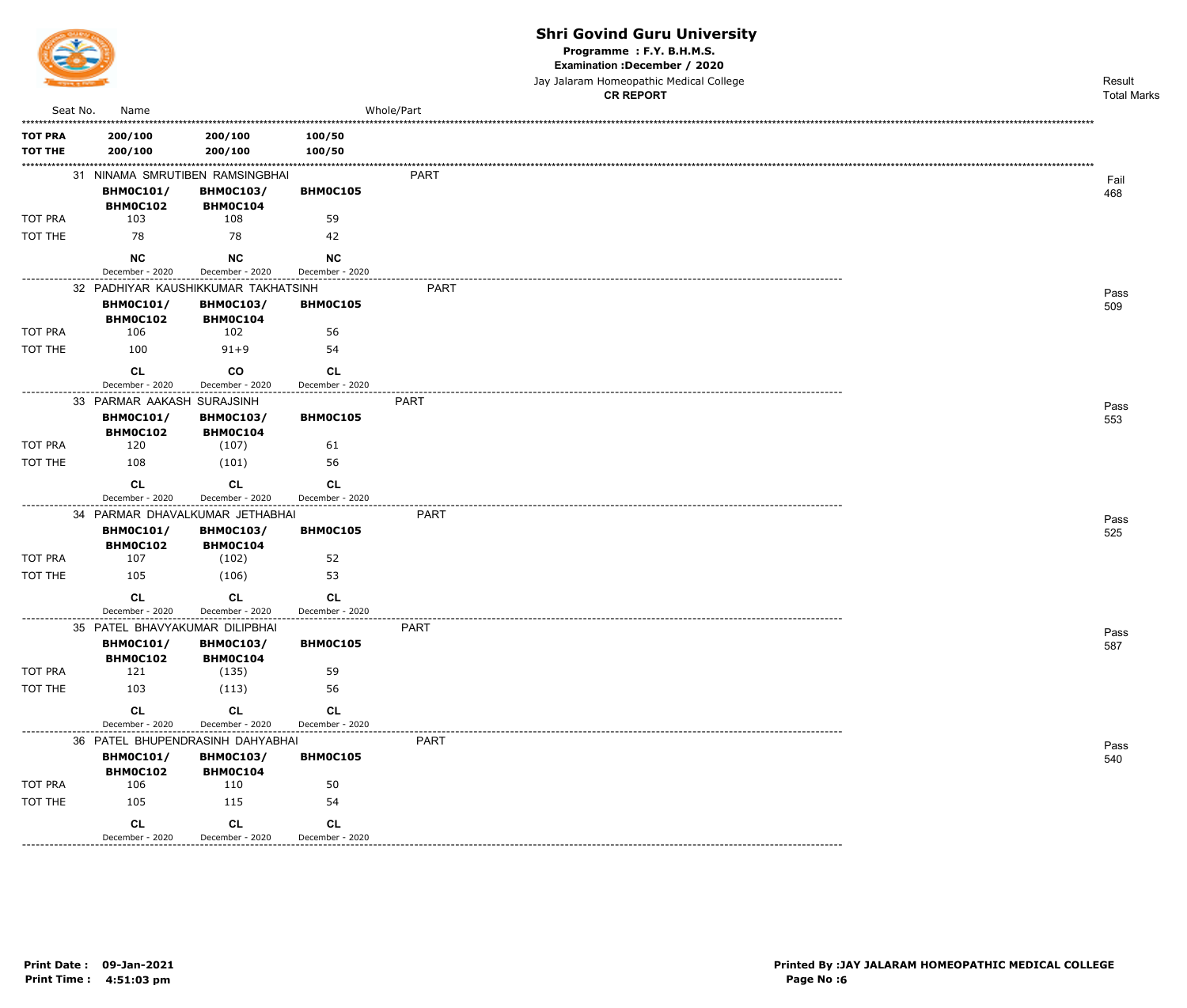

Programme : F.Y. B.H.M.S.

Examination : December / 2020

Jay Jalaram Homeopathic Medical College

|                           |                                     |                              |                              |             | <b>CR REPORT</b> | <b>Total Marks</b> |
|---------------------------|-------------------------------------|------------------------------|------------------------------|-------------|------------------|--------------------|
| Seat No.                  | Name                                |                              |                              | Whole/Part  |                  |                    |
| <b>TOT PRA</b>            | 200/100                             | 200/100                      | 100/50                       |             |                  |                    |
| <b>TOT THE</b>            | 200/100                             | 200/100                      | 100/50                       |             |                  |                    |
|                           | 37 PATEL CHIRAGKUMAR HASMUKHBHAI    |                              |                              | <b>PART</b> |                  |                    |
|                           | <b>BHM0C101/</b>                    | <b>BHM0C103/</b>             | BHM0C105                     |             |                  | Pass<br>586        |
|                           | BHM0C102                            | BHM0C104                     |                              |             |                  |                    |
| TOT PRA                   | 125                                 | 110                          | 53                           |             |                  |                    |
| TOT THE                   | 125                                 | 115                          | 58                           |             |                  |                    |
|                           | <b>CL</b>                           | <b>CL</b>                    | CL                           |             |                  |                    |
| . - - - - - - - - - - - - | December - 2020                     | December - 2020              | December - 2020              |             |                  |                    |
|                           | 38 PATEL DHARMISHTHABEN LAXMANSINH  |                              |                              | <b>PART</b> |                  | Fail               |
|                           | <b>BHM0C101/</b>                    | <b>BHM0C103/</b>             | BHM0C105                     |             |                  | 427                |
|                           | BHM0C102                            | BHM0C104                     |                              |             |                  |                    |
| TOT PRA                   | 101                                 | 102                          | 57                           |             |                  |                    |
| TOT THE                   | 71                                  | 58                           | 38                           |             |                  |                    |
|                           | <b>NC</b>                           | <b>NC</b>                    | <b>NC</b>                    |             |                  |                    |
| . - - - - - - - - - - - - | December - 2020                     | December - 2020              | December - 2020              |             |                  |                    |
|                           | 39 PATEL HARDEEP DEVENDRAKUMAR      |                              |                              | <b>PART</b> |                  | Fail               |
|                           | <b>BHM0C101/</b>                    | <b>BHM0C103/</b>             | BHM0C105                     |             |                  | 468                |
|                           | <b>BHM0C102</b>                     | BHM0C104                     |                              |             |                  |                    |
| TOT PRA                   | 103                                 | 104                          | 56                           |             |                  |                    |
| TOT THE                   | 94                                  | 75                           | 36                           |             |                  |                    |
|                           | <b>NC</b>                           | <b>NC</b>                    | <b>NC</b>                    |             |                  |                    |
|                           | December - 2020                     | December - 2020              | December - 2020              |             |                  |                    |
|                           | 40 PATEL HENIL VIRENDRABHAI         |                              |                              | <b>PART</b> |                  | Pass               |
|                           | <b>BHM0C101/</b>                    | <b>BHM0C103/</b>             | BHM0C105                     |             |                  | 535                |
| TOT PRA                   | BHM0C102<br>104                     | BHM0C104<br>106              | 53                           |             |                  |                    |
| TOT THE                   | 103                                 | 110                          | 59                           |             |                  |                    |
|                           |                                     |                              |                              |             |                  |                    |
|                           | <b>CL</b>                           | CL                           | <b>CL</b>                    |             |                  |                    |
|                           | December - 2020                     | December - 2020              | December - 2020              |             |                  |                    |
|                           | 41 PATEL KARANKUMAR RAJNIKANT       |                              | <b>BHMOC105</b>              | <b>PART</b> |                  | Fail               |
|                           | <b>BHM0C101/</b><br><b>BHM0C102</b> | <b>BHM0C103/</b><br>BHM0C104 |                              |             |                  | 485                |
| TOT PRA                   | 102                                 | 102                          | 60                           |             |                  |                    |
| TOT THE                   | 100                                 | 73                           | 48                           |             |                  |                    |
|                           |                                     |                              |                              |             |                  |                    |
|                           | <b>CL</b><br>December - 2020        | NC<br>December - 2020        | <b>NC</b><br>December - 2020 |             |                  |                    |
| ---------------           | 42 PATEL LINKANKUMAR MAHESHBHAI     |                              |                              | <b>PART</b> |                  |                    |
|                           | <b>BHM0C101/</b>                    | <b>BHM0C103/</b>             | BHMOC105                     |             |                  | Pass<br>588        |
|                           | BHM0C102                            | <b>BHM0C104</b>              |                              |             |                  |                    |
| TOT PRA                   | 118                                 | (135)                        | (63)                         |             |                  |                    |
| TOT THE                   | 107                                 | (115)                        | (50)                         |             |                  |                    |
|                           | <b>CL</b>                           | <b>CL</b>                    | CL                           |             |                  |                    |
|                           | December - 2020                     | December - 2020              | December - 2020              |             |                  |                    |
|                           |                                     |                              |                              |             |                  |                    |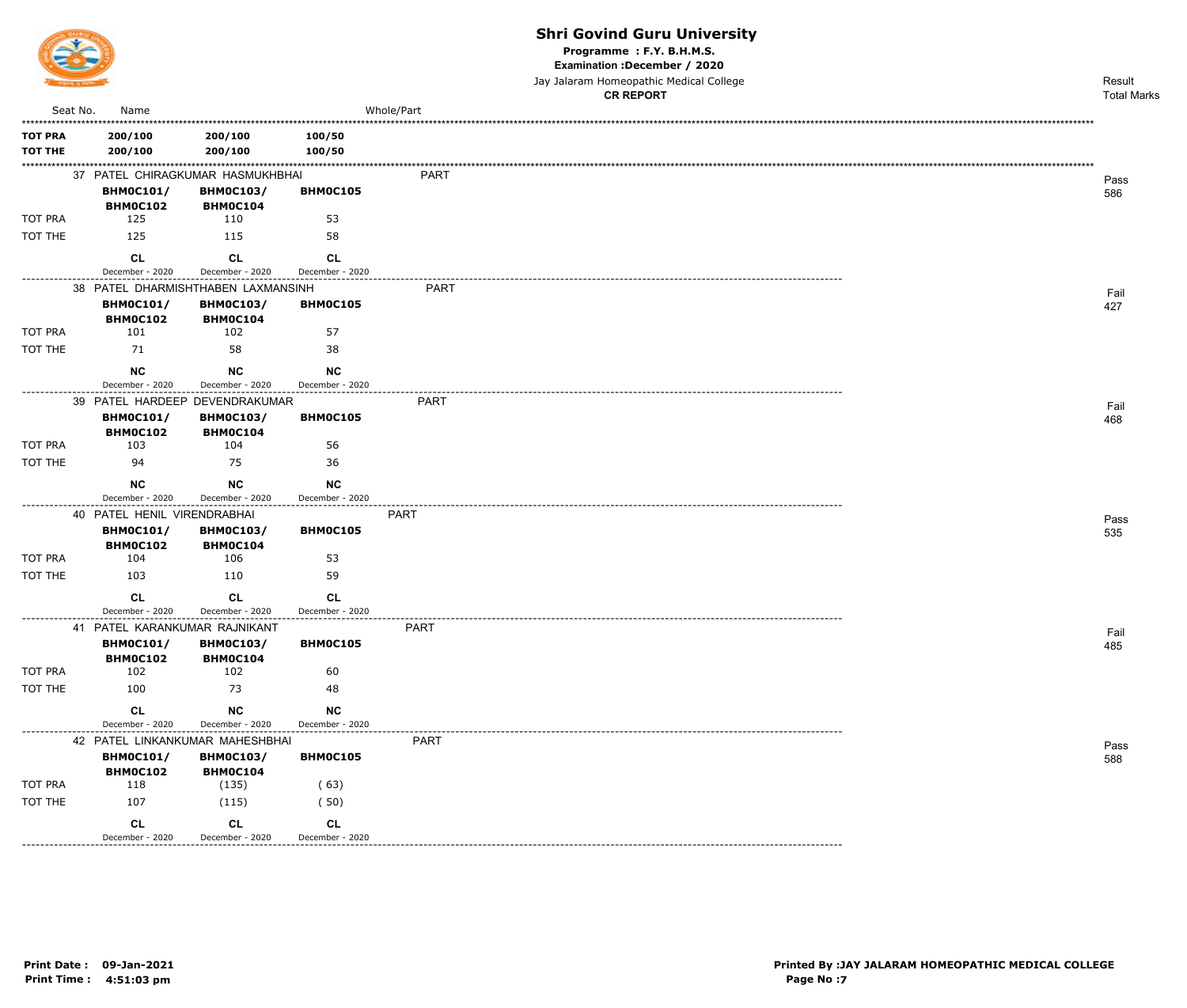

Programme : F.Y. B.H.M.S.

Examination : December / 2020

Jay Jalaram Homeopathic Medical College

|                  |                                     |                                     |                                            | <b>CR REPORT</b> | <b>Total Marks</b> |
|------------------|-------------------------------------|-------------------------------------|--------------------------------------------|------------------|--------------------|
| Seat No.         | Name                                |                                     |                                            | Whole/Part       |                    |
| <b>TOT PRA</b>   | 200/100                             | 200/100                             | 100/50                                     |                  |                    |
| <b>TOT THE</b>   | 200/100                             | 200/100                             | 100/50                                     |                  |                    |
|                  |                                     |                                     |                                            |                  |                    |
|                  | 43 PATEL SAKSHI PARESHBHAI          |                                     |                                            | <b>PART</b>      | Pass               |
|                  | <b>BHM0C101/</b><br>BHM0C102        | <b>BHM0C103/</b><br><b>BHM0C104</b> | BHM0C105                                   |                  | 559                |
| <b>TOT PRA</b>   | 105                                 | (118)                               | (70)                                       |                  |                    |
| TOT THE          | 105                                 | (102)                               | (59)                                       |                  |                    |
|                  |                                     |                                     |                                            |                  |                    |
|                  | <b>CL</b><br>December - 2020        | <b>CL</b><br>December - 2020        | <b>CL</b><br>December - 2020               |                  |                    |
|                  |                                     | 44 PRAJAPATI JAYDIPKUMAR ANILKUMAR  |                                            | <b>PART</b>      |                    |
|                  | <b>BHM0C101/</b>                    | <b>BHM0C103/</b>                    | BHM0C105                                   |                  | Fail<br>452        |
|                  | <b>BHM0C102</b>                     | BHM0C104                            |                                            |                  |                    |
| TOT PRA          | 103                                 | 106                                 | 55                                         |                  |                    |
| TOT THE          | 97                                  | 46                                  | 45                                         |                  |                    |
|                  | NC                                  | <b>NC</b>                           | <b>NC</b>                                  |                  |                    |
|                  | December - 2020                     | December - 2020                     | December - 2020                            |                  |                    |
|                  |                                     | 45 RAJPUT SATYAPALSINH BHARATSINH   |                                            | PART             | Pass               |
|                  | <b>BHM0C101/</b>                    | <b>BHM0C103/</b>                    | BHM0C105                                   |                  | 556                |
|                  | <b>BHM0C102</b>                     | BHM0C104                            |                                            |                  |                    |
| TOT PRA          | 102                                 | 106                                 | (50)                                       |                  |                    |
| TOT THE          | 130                                 | 112                                 | (56)                                       |                  |                    |
|                  | <b>CL</b>                           | CL                                  | <b>CL</b>                                  |                  |                    |
| ---------------- | December - 2020                     | December - 2020                     | December - 2020<br>----------------------- |                  |                    |
|                  |                                     | 46 RANA TIRTHRAJSINH KISHORSINH     |                                            | <b>PART</b>      | Pass               |
|                  | <b>BHM0C101/</b><br><b>BHM0C102</b> | <b>BHMOC103/</b><br>BHM0C104        | BHM0C105                                   |                  | 568                |
| TOT PRA          | 104                                 | 102                                 | (66)                                       |                  |                    |
| TOT THE          | 131                                 | 110                                 | (55)                                       |                  |                    |
|                  | <b>CL</b>                           | <b>CL</b>                           | <b>CL</b>                                  |                  |                    |
|                  | December - 2020                     | December - 2020                     | December - 2020                            |                  |                    |
|                  |                                     | 47 RATHOD PARTHRAJSINH NARVARSINH   | -----------------                          | PART             |                    |
|                  | <b>BHM0C101/</b>                    | <b>BHM0C103/</b>                    | <b>BHM0C105</b>                            |                  | Pass<br>544        |
|                  | BHM0C102                            | BHM0C104                            |                                            |                  |                    |
| TOT PRA          | 106                                 | 104                                 | 56                                         |                  |                    |
| TOT THE          | 110                                 | 112                                 | 56                                         |                  |                    |
|                  | CL                                  | <b>CL</b>                           | <b>CL</b>                                  |                  |                    |
|                  | December - 2020                     | December - 2020                     | December - 2020                            |                  |                    |
|                  | 48 SAIYED HAJIALI VARISALI          |                                     | PART                                       |                  | Pass               |
|                  | <b>BHM0C101/</b>                    | <b>BHM0C103/</b>                    | BHM0C105                                   |                  | 574                |
| TOT PRA          | BHM0C102<br>107                     | <b>BHM0C104</b><br>110              | 59                                         |                  |                    |
| TOT THE          | 121                                 | 124                                 | 53                                         |                  |                    |
|                  |                                     |                                     |                                            |                  |                    |
|                  | CL                                  | <b>CL</b>                           | <b>CL</b>                                  |                  |                    |
|                  | December - 2020                     | December - 2020                     | December - 2020                            |                  |                    |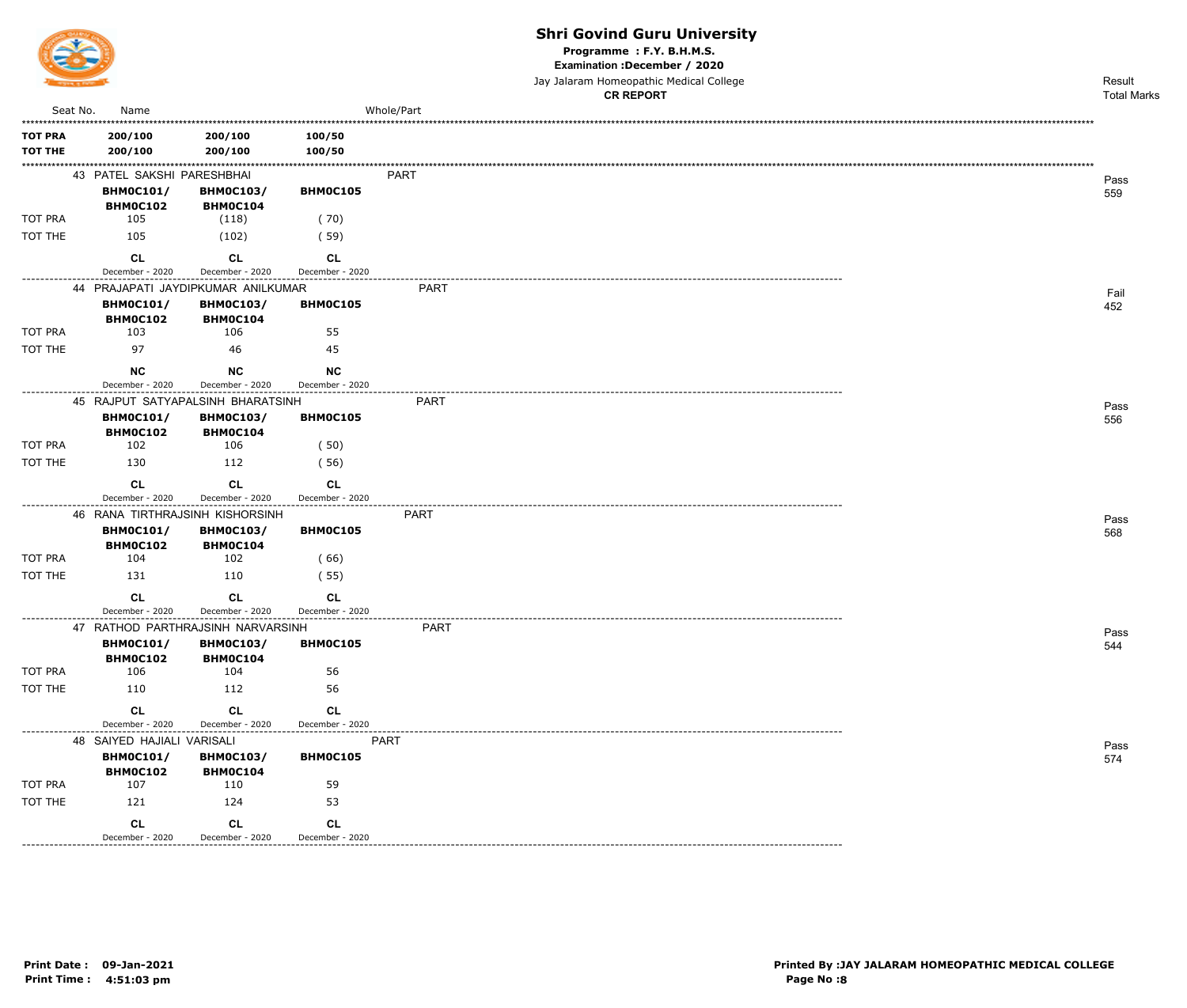

Programme : F.Y. B.H.M.S.

Examination : December / 2020

Jay Jalaram Homeopathic Medical College

|                           |                                     |                                     |                                                      | <b>CR REPORT</b> | <b>Total Marks</b> |
|---------------------------|-------------------------------------|-------------------------------------|------------------------------------------------------|------------------|--------------------|
| Seat No.                  | Name                                |                                     |                                                      | Whole/Part       |                    |
| <b>TOT PRA</b>            | 200/100                             | 200/100                             | 100/50                                               |                  |                    |
| <b>TOT THE</b>            | 200/100                             | 200/100                             | 100/50                                               |                  |                    |
|                           | 49 SARTANA PAYAL GOVINDBHAI         |                                     |                                                      | PART             | Pass               |
|                           | <b>BHM0C101/</b>                    | <b>BHM0C103/</b>                    | BHM0C105                                             |                  | 551                |
|                           | <b>BHM0C102</b>                     | BHM0C104                            |                                                      |                  |                    |
| TOT PRA                   | 103                                 | 110                                 | 60                                                   |                  |                    |
| TOT THE                   | 104                                 | 121                                 | 53                                                   |                  |                    |
|                           | <b>CL</b>                           | <b>CL</b>                           | CL                                                   |                  |                    |
| . - - - - - - - - - - - - | December - 2020                     | December - 2020                     | December - 2020                                      |                  |                    |
|                           |                                     | 50 SATAGOUDA SUMATISAGAR TEJPAL     |                                                      | <b>PART</b>      | Pass               |
|                           | <b>BHM0C101/</b><br><b>BHM0C102</b> | <b>BHM0C103/</b><br>BHM0C104        | BHM0C105                                             |                  | 566                |
| TOT PRA                   | 102                                 | 112                                 | (64)                                                 |                  |                    |
| TOT THE                   | 112                                 | 123                                 | (53)                                                 |                  |                    |
|                           |                                     |                                     |                                                      |                  |                    |
|                           | <b>CL</b><br>December - 2020        | CL<br>December - 2020               | CL<br>December - 2020                                |                  |                    |
| . - - - - - - - - - - - - |                                     | 51 SHAIKH MOHAMMADIRBAZ HUSAIN      |                                                      | PART             |                    |
|                           | <b>BHM0C101/</b>                    | <b>BHM0C103/</b>                    | BHM0C105                                             |                  | Pass<br>524        |
|                           | <b>BHM0C102</b>                     | BHM0C104                            |                                                      |                  |                    |
| TOT PRA                   | 105                                 | 106                                 | 64                                                   |                  |                    |
| TOT THE                   | $94 + 6$                            | 108                                 | $47 + 3$                                             |                  |                    |
|                           | co                                  | <b>CL</b>                           | co                                                   |                  |                    |
|                           | December - 2020                     | December - 2020                     | December - 2020<br>---------------------             |                  |                    |
|                           |                                     | 52 SHAIKH TANVIRAHEMAD MAJIDBHAI    |                                                      | <b>PART</b>      | Pass               |
|                           | <b>BHM0C101/</b><br>BHM0C102        | <b>BHM0C103/</b><br><b>BHM0C104</b> | BHM0C105                                             |                  | 615                |
| TOT PRA                   | 119                                 | (128)                               | (80)                                                 |                  |                    |
| TOT THE                   | 117                                 | (114)                               | (57)                                                 |                  |                    |
|                           | <b>CL</b>                           | CL                                  | CL                                                   |                  |                    |
|                           | December - 2020                     | December - 2020                     | December - 2020                                      |                  |                    |
|                           |                                     | 53 SHARMA SHIVANG KAILASHCHANDRA    |                                                      | <b>PART</b>      | Pass               |
|                           | <b>BHM0C101/</b>                    | <b>BHM0C103/</b>                    | BHM0C105                                             |                  | 530                |
|                           | <b>BHM0C102</b>                     | BHM0C104                            |                                                      |                  |                    |
| TOT PRA                   | (105)                               | 110                                 | (58)                                                 |                  |                    |
| TOT THE                   | (104)                               | 100                                 | (53)                                                 |                  |                    |
|                           | CL                                  | CL                                  | CL                                                   |                  |                    |
| --------------            | December - 2020                     | December - 2020                     | December - 2020<br>. _ _ _ _ _ _ _ _ _ _ _ _ _ _ _ _ |                  |                    |
|                           | 54 SINGH AVANTIKA RANDHIR           |                                     |                                                      | PART             | Pass               |
|                           | <b>BHM0C101/</b><br>BHM0C102        | <b>BHM0C103/</b><br>BHM0C104        | BHM0C105                                             |                  | 535                |
| TOT PRA                   | 102                                 | 102                                 | 66                                                   |                  |                    |
| TOT THE                   | 100                                 | 109                                 | 56                                                   |                  |                    |
|                           | <b>CL</b>                           | <b>CL</b>                           | <b>CL</b>                                            |                  |                    |
|                           | December - 2020                     | December - 2020                     | December - 2020                                      |                  |                    |
|                           |                                     |                                     |                                                      |                  |                    |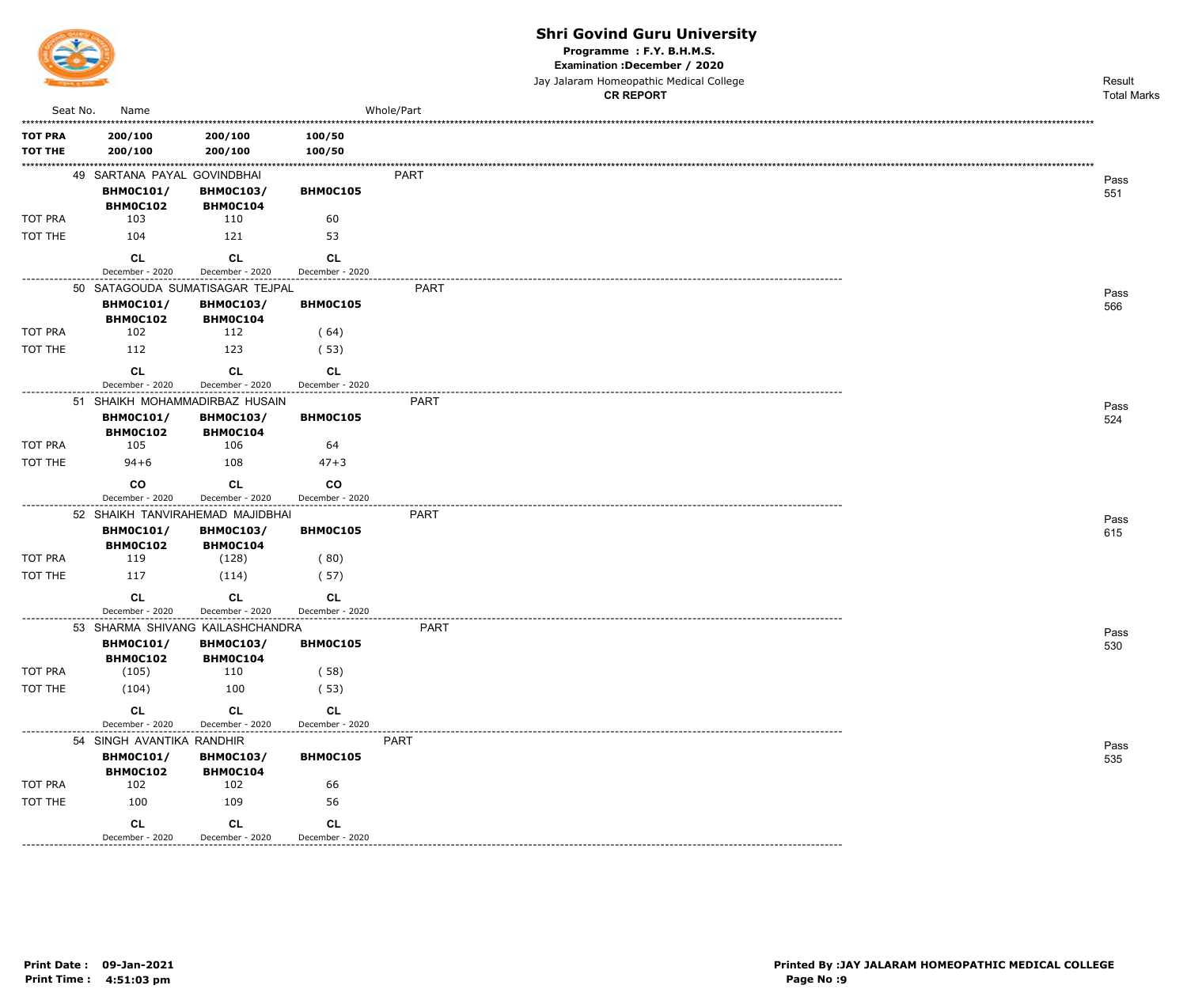

Programme: F.Y. B.H.M.S.

Examination : December / 2020

Jay Jalaram Homeopathic Medical College **CR REPORT** 

|                        |                            |                                 |                 | <b>CR REPORT</b> | <b>Total Marks</b> |
|------------------------|----------------------------|---------------------------------|-----------------|------------------|--------------------|
| Seat No.               | Name                       |                                 |                 | Whole/Part       |                    |
| <b>TOT PRA</b>         | 200/100                    | 200/100                         | 100/50          |                  |                    |
| <b>TOT THE</b>         | 200/100                    | 200/100                         | 100/50          |                  |                    |
|                        |                            |                                 |                 |                  |                    |
|                        |                            | 55 SINHA PRINCEKUMAR VINODKUMAR |                 | <b>PART</b>      | Pass               |
|                        | <b>BHM0C101/</b>           | <b>BHM0C103/</b>                | BHM0C105        |                  |                    |
|                        | <b>BHMOC102</b>            | BHM0C104                        |                 |                  | 515                |
| <b>TOT PRA</b>         | 103                        | 104                             | 55              |                  |                    |
| TOT THE                | 100                        | 100                             | 53              |                  |                    |
|                        | CL                         | <b>CL</b>                       | <b>CL</b>       |                  |                    |
|                        | December - 2020            | December - 2020                 | December - 2020 |                  |                    |
|                        | 56 THAKOR RAJVI HIMMATSINH |                                 |                 | PART             |                    |
|                        | <b>BHM0C101/</b>           | <b>BHM0C103/</b>                | <b>BHMOC105</b> |                  | Pass               |
|                        | <b>BHMOC102</b>            | BHM0C104                        |                 |                  | 564                |
| <b>TOT PRA</b>         | 104                        | 102                             | 57              |                  |                    |
| TOT THE                | 121                        | 130                             | 50              |                  |                    |
|                        |                            |                                 |                 |                  |                    |
|                        | CL                         | <b>CL</b>                       | <b>CL</b>       |                  |                    |
|                        | December - 2020            | December - 2020                 | December - 2020 |                  |                    |
|                        |                            | 57 VASAVA PRATIKBHAI PRAVINSNH  |                 | <b>PART</b>      | Pass               |
|                        | <b>BHM0C101/</b>           | <b>BHM0C103/</b>                | <b>BHMOC105</b> |                  | 537                |
|                        | BHM0C102                   | BHM0C104                        |                 |                  |                    |
| <b>TOT PRA</b>         | 106                        | 102                             | (62)            |                  |                    |
| TOT THE                | 100                        | 115                             | (52)            |                  |                    |
|                        | CL                         | <b>CL</b>                       | <b>CL</b>       |                  |                    |
| ---------------------- | December - 2020            | December - 2020                 | December - 2020 |                  |                    |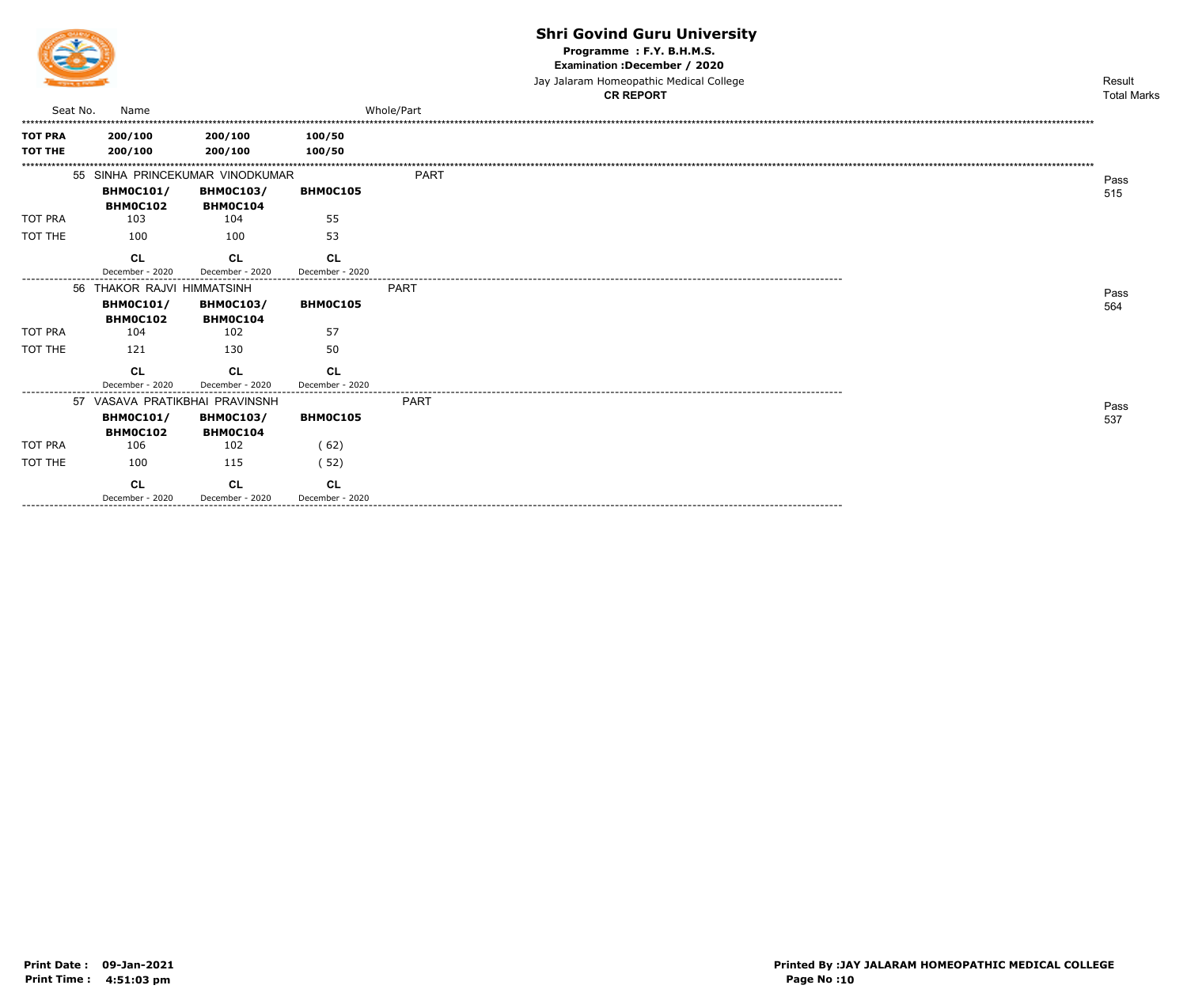

Programme: S.Y. B.H.M.S.

Examination : December / 2020

Jay Jalaram Homeopathic Medical College  $\overline{a}$ 

|                                  |                                                                    |                              |                              |                              | <b>CR REPORT</b> | <b>Total Marks</b> |
|----------------------------------|--------------------------------------------------------------------|------------------------------|------------------------------|------------------------------|------------------|--------------------|
| Seat No.                         | Name                                                               |                              |                              | Whole/Part                   |                  |                    |
| <b>TOT PRA</b><br><b>TOT THE</b> | 100/50<br>200/100                                                  | 100/50<br>100/50             | 100/50<br>100/50             | 100/50<br>100/50             |                  |                    |
|                                  | 1 AWASTHI SHUBHAM NARESH                                           |                              |                              | <b>WHOLE</b>                 |                  |                    |
|                                  | <b>BHM0C201/B</b><br><b>HM0C202</b>                                | <b>BHM0C203</b>              | BHM0C204                     | <b>BHM0C205</b>              |                  | Pass<br>553        |
| TOT PRA                          | 65                                                                 | 58                           | 55                           | 75                           |                  |                    |
| TOT THE                          | 114                                                                | 55                           | 65                           | 66                           |                  |                    |
|                                  | CL<br>December - 2020                                              | <b>CL</b><br>December - 2020 | <b>CL</b><br>December - 2020 | <b>CL</b><br>December - 2020 |                  |                    |
|                                  | 2 BAGHEL HARIOM UDAYBHANSINGH                                      |                              |                              | <b>WHOLE</b>                 |                  |                    |
|                                  | <b>BHM0C201/B</b><br><b>HM0C202</b>                                | <b>BHM0C203</b>              | BHM0C204                     | <b>BHM0C205</b>              |                  | Pass<br>563        |
| TOT PRA                          | 65                                                                 | 58                           | 50                           | 62                           |                  |                    |
| TOT THE                          | 135                                                                | 57                           | 66                           | 70                           |                  |                    |
|                                  | CL<br>December - 2020                                              | CL<br>December - 2020        | CL<br>December - 2020        | <b>CL</b><br>December - 2020 |                  |                    |
|                                  | 3 BANGADYA DIVYA RAMESHBHAI                                        |                              |                              | <b>WHOLE</b>                 |                  | Pass               |
|                                  | <b>BHM0C201/B</b><br><b>HM0C202</b>                                | <b>BHM0C203</b>              | BHM0C204                     | <b>BHM0C205</b>              |                  | 543                |
| TOT PRA                          | 55                                                                 | 52                           | 50                           | 72                           |                  |                    |
| TOT THE                          | 134                                                                | 60                           | 65                           | 55                           |                  |                    |
|                                  | <b>CL</b>                                                          | <b>CL</b>                    | <b>CL</b>                    | <b>CL</b>                    |                  |                    |
|                                  | December - 2020                                                    | December - 2020              | December - 2020              | December - 2020              |                  |                    |
|                                  | 4 BARIA SHIVANIBEN BAKUBHAI<br><b>BHM0C201/B</b><br><b>HM0C202</b> | <b>BHM0C203</b>              | BHM0C204                     | <b>WHOLE</b><br>BHM0C205     |                  | Pass<br>496        |
| TOT PRA                          | 55                                                                 | 50                           | 51                           | 56                           |                  |                    |
| TOT THE                          | 105                                                                | 57                           | 67                           | 55                           |                  |                    |
|                                  | <b>CL</b><br>December - 2020                                       | <b>CL</b><br>December - 2020 | <b>CL</b><br>December - 2020 | <b>CL</b><br>December - 2020 |                  |                    |
|                                  | 5 BHABHOR ASHISHKUMAR GAJESINHBHAI                                 |                              |                              | <b>WHOLE</b>                 |                  | Pass               |
|                                  | <b>BHM0C201/B</b><br><b>HM0C202</b>                                | <b>BHM0C203</b>              | BHM0C204                     | <b>BHM0C205</b>              |                  | 496                |
| TOT PRA                          | 50                                                                 | 52                           | 50                           | 50                           |                  |                    |
| TOT THE                          | 121                                                                | 55                           | 74                           | $44 + 6$                     |                  |                    |
|                                  | <b>CL</b>                                                          | <b>CL</b>                    | CL                           | co                           |                  |                    |
| -------------                    | December - 2020                                                    | December - 2020              | December - 2020              | December - 2020              |                  |                    |
|                                  | 6 CHAK HARSHKUMAR RAKESHKUMAR                                      |                              |                              | <b>WHOLE</b>                 |                  | Pass               |
|                                  | <b>BHM0C201/B</b><br><b>HM0C202</b>                                | <b>BHM0C203</b>              | <b>BHM0C204</b>              | <b>BHM0C205</b>              |                  | 533                |
| TOT PRA                          | 50                                                                 | 53                           | 50                           | 56                           |                  |                    |
| TOT THE                          | 128                                                                | 56                           | 76                           | 64                           |                  |                    |
|                                  | CL<br>December - 2020                                              | <b>CL</b><br>December - 2020 | CL<br>December - 2020        | <b>CL</b><br>December - 2020 |                  |                    |
|                                  |                                                                    |                              |                              |                              |                  |                    |

\_\_\_\_\_\_\_\_\_\_\_\_\_\_\_\_\_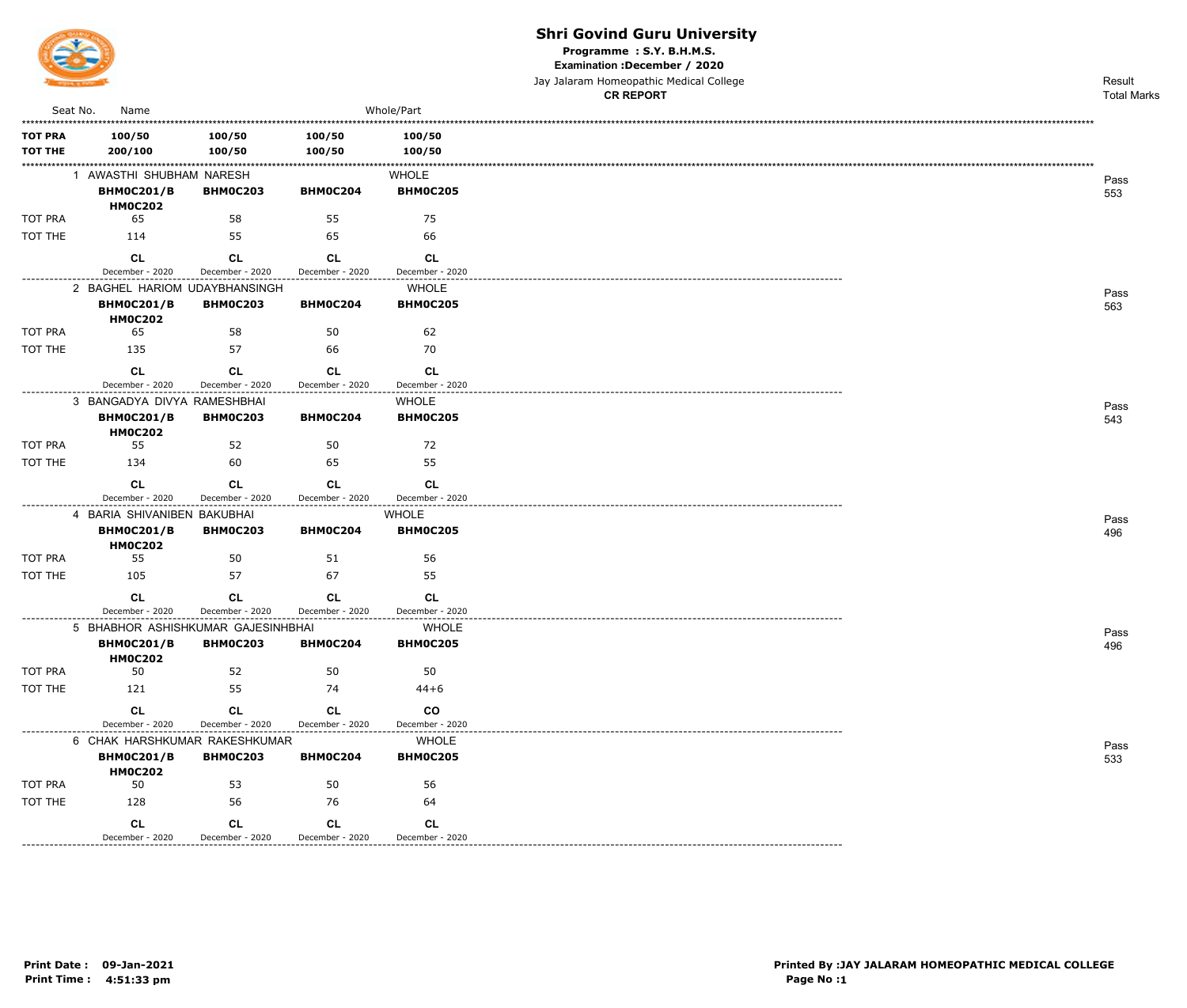

Programme: S.Y. B.H.M.S.

Examination : December / 2020

Jay Jalaram Homeopathic Medical College **CR REPORT** 

Result **Total Marks** 

| Seat No.                         | Name                                                               |                              |                              | Whole/Part                                                             |
|----------------------------------|--------------------------------------------------------------------|------------------------------|------------------------------|------------------------------------------------------------------------|
| <b>TOT PRA</b><br><b>TOT THE</b> | 100/50<br>200/100                                                  | 100/50<br>100/50             | 100/50<br>100/50             | 100/50<br>100/50                                                       |
|                                  | 7 CHAUHAN KINJAL GANPATSINH<br><b>BHM0C201/B</b><br><b>HM0C202</b> | <b>BHM0C203</b>              | BHM0C204                     | WHOLE<br><b>BHM0C205</b>                                               |
| <b>TOT PRA</b>                   | 65                                                                 | 54                           | 55                           | 62                                                                     |
| TOT THE                          | 125                                                                | 53                           | 74                           | 77                                                                     |
|                                  | CL<br>December - 2020                                              | <b>CL</b><br>December - 2020 | <b>CL</b><br>December - 2020 | CL<br>December - 2020                                                  |
|                                  | 8 CHAUHAN RAJDEEPSINH PRAVINSINH                                   |                              |                              | <b>WHOLE</b>                                                           |
|                                  | <b>BHM0C201/B</b><br><b>HM0C202</b>                                | <b>BHM0C203</b>              | BHM0C204                     | <b>BHM0C205</b>                                                        |
| TOT PRA                          | 55                                                                 | 52                           | 50                           | 62                                                                     |
| TOT THE                          | 126                                                                | 53                           | 65                           | 66                                                                     |
|                                  | CL<br>December - 2020                                              | CL<br>December - 2020        | CL<br>December - 2020        | CL<br>December - 2020                                                  |
|                                  | 9 CHAUHAN RUSHIRAJSINH SURENDRASINH<br><b>BHM0C201/B</b>           | <b>BHM0C203</b>              | BHM0C204                     | <b>WHOLE</b><br><b>BHM0C205</b>                                        |
| <b>TOT PRA</b>                   | <b>HM0C202</b><br>65                                               | 50                           | 50                           | 55                                                                     |
| TOT THE                          | 120                                                                | 52                           | 68                           | 67                                                                     |
|                                  | CL                                                                 | <b>CL</b>                    | CL                           | <b>CL</b>                                                              |
|                                  | December - 2020                                                    | December - 2020              | December - 2020              | December - 2020                                                        |
|                                  | 10 CHAUHAN SAHDEVKUMAR JUVANSINH                                   |                              |                              | <b>WHOLE</b>                                                           |
|                                  | <b>BHM0C201/B</b><br><b>HM0C202</b>                                | <b>BHM0C203</b>              | BHM0C204                     | <b>BHM0C205</b>                                                        |
| TOT PRA                          | 50                                                                 | 52                           | 51                           | 50                                                                     |
| TOT THE                          | $96 + 4$                                                           | 54                           | 64                           | 50                                                                     |
|                                  | $_{\rm CO}$<br>December - 2020                                     | <b>CL</b><br>December - 2020 | CL<br>December - 2020        | <b>CL</b><br>December - 2020                                           |
|                                  | 11 CHAUHARY SUNIL RAMKISHOR<br><b>BHM0C201/B</b><br><b>HM0C202</b> | <b>BHM0C203</b>              | BHM0C204                     | . _ _ _ _ _ _ _ _ _ _ _ _ _ _ _ _ _<br><b>WHOLE</b><br><b>BHM0C205</b> |
| TOT PRA                          | 55                                                                 | 50                           | 50                           | 65                                                                     |
| TOT THE                          | 107                                                                | 55                           | 69                           | $48 + 2$                                                               |
|                                  | <b>CL</b><br>December - 2020                                       | <b>CL</b><br>December - 2020 | CL<br>December - 2020        | $_{\rm CO}$<br>December - 2020                                         |
|                                  | 12 CHAVDA BHAVESHKUMAR MERAMAN                                     |                              |                              | <b>WHOLE</b>                                                           |
|                                  | <b>BHM0C201/B</b><br><b>HM0C202</b>                                | <b>BHM0C203</b>              | BHM0C204                     | <b>BHM0C205</b>                                                        |
| TOT PRA                          | 58                                                                 | 55                           | 50                           | 79                                                                     |
| TOT THE                          | 119                                                                | 58                           | 69                           | 63                                                                     |
|                                  | CL                                                                 | <b>CL</b>                    | <b>CL</b>                    | <b>CL</b>                                                              |
|                                  | December - 2020                                                    | December - 2020              | December - 2020              | December - 2020                                                        |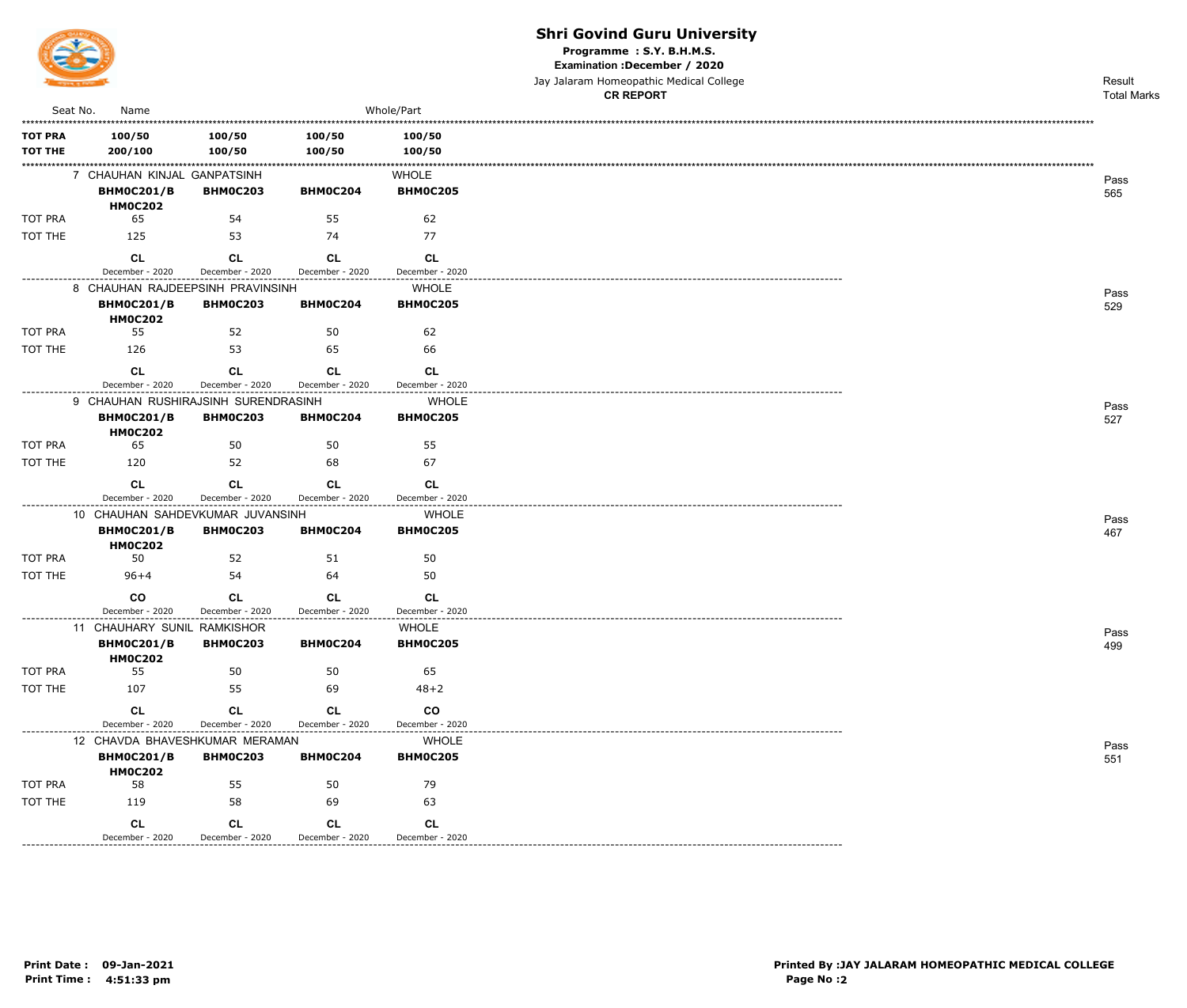

Programme: S.Y. B.H.M.S.

Examination : December / 2020

Jay Jalaram Homeopathic Medical College

|                                  |                                                                         |                              |                                 |                                 | <b>CR REPORT</b> | <b>Total Marks</b> |
|----------------------------------|-------------------------------------------------------------------------|------------------------------|---------------------------------|---------------------------------|------------------|--------------------|
| Seat No.                         | Name                                                                    |                              |                                 | Whole/Part                      |                  |                    |
| <b>TOT PRA</b><br><b>TOT THE</b> | 100/50<br>200/100                                                       | 100/50<br>100/50             | 100/50<br>100/50                | 100/50<br>100/50                |                  |                    |
|                                  | 13 DABHI DIGVIJAYSINH JASHWANTSINH<br><b>BHM0C201/B</b>                 | <b>BHM0C203</b>              | BHM0C204                        | <b>WHOLE</b><br><b>BHM0C205</b> |                  | Pass<br>474        |
| <b>TOT PRA</b>                   | <b>HM0C202</b><br>50                                                    | 50                           | 50                              | 51                              |                  |                    |
| TOT THE                          | 100                                                                     | 52                           | 65                              | 56                              |                  |                    |
|                                  | <b>CL</b>                                                               | <b>CL</b>                    | <b>CL</b>                       | <b>CL</b>                       |                  |                    |
| -----------                      | December - 2020                                                         | December - 2020              | December - 2020                 | December - 2020                 |                  |                    |
|                                  | 14 DAVE RAVINDRANATH KISHORKUMAR<br><b>BHM0C201/B</b><br><b>HM0C202</b> | <b>BHM0C203</b>              | <b>BHM0C204</b>                 | <b>WHOLE</b><br><b>BHM0C205</b> |                  | Pass<br>496        |
| TOT PRA                          | 50                                                                      | 52                           | 51                              | 50                              |                  |                    |
| TOT THE                          | 108                                                                     | 58                           | 63                              | 64                              |                  |                    |
|                                  | <b>CL</b><br>December - 2020                                            | <b>CL</b><br>December - 2020 | CL<br>December - 2020           | <b>CL</b><br>December - 2020    |                  |                    |
|                                  | 15 DERAI NARAYAN CHANDRAKANT<br><b>BHM0C201/B</b>                       | <b>BHM0C203</b>              | BHM0C204                        | <b>WHOLE</b><br><b>BHM0C205</b> |                  | Pass<br>497        |
| <b>TOT PRA</b>                   | <b>HM0C202</b><br>50                                                    | 56                           | 51                              | 63                              |                  |                    |
| TOT THE                          | 104                                                                     | 53                           | 59                              | 61                              |                  |                    |
|                                  | <b>CL</b>                                                               | <b>CL</b>                    | <b>CL</b>                       | <b>CL</b>                       |                  |                    |
|                                  | December - 2020                                                         | December - 2020              | December - 2020                 | December - 2020                 |                  |                    |
|                                  | 16 HIRWANI NAYANKUMAR SHANTILAL<br><b>BHM0C201/B</b><br><b>HM0C202</b>  | <b>BHM0C203</b>              | <b>BHM0C204</b>                 | <b>WHOLE</b><br><b>BHM0C205</b> |                  | Pass<br>492        |
| <b>TOT PRA</b>                   | 50                                                                      | 52                           | 50                              | 63                              |                  |                    |
| TOT THE                          | 110                                                                     | 50                           | 57                              | 60                              |                  |                    |
|                                  | <b>CL</b><br>December - 2020                                            | <b>CL</b><br>December - 2020 | <b>CL</b><br>December - 2020    | <b>CL</b><br>December - 2020    |                  |                    |
|                                  | 17 KABRA JENAB MUSTAKMOHAMAD                                            |                              |                                 | <b>WHOLE</b>                    |                  | Pass               |
|                                  | <b>BHM0C201/B</b><br><b>HM0C202</b>                                     | <b>BHM0C203</b>              | BHM0C204                        | <b>BHM0C205</b>                 |                  | 487                |
| TOT PRA                          | 55                                                                      | 54                           | 53                              | 51                              |                  |                    |
| TOT THE                          | 116                                                                     | 51                           | 54                              | 53                              |                  |                    |
|                                  | <b>CL</b>                                                               | <b>CL</b>                    | <b>CL</b>                       | <b>CL</b>                       |                  |                    |
| .                                | December - 2020                                                         | December - 2020              | December - 2020<br>. <u>.</u> . | December - 2020                 |                  |                    |
|                                  | 18 KHAN ABUTALIB RAISAHMED<br><b>BHM0C201/B</b><br><b>HM0C202</b>       | <b>BHM0C203</b>              | <b>BHM0C204</b>                 | <b>WHOLE</b><br><b>BHM0C205</b> |                  | Pass<br>502        |
| TOT PRA                          | 55                                                                      | 55                           | 50                              | 52                              |                  |                    |
| TOT THE                          | 125                                                                     | 50                           | 60                              | 55                              |                  |                    |
|                                  | CL<br>December - 2020                                                   | <b>CL</b><br>December - 2020 | CL<br>December - 2020           | CL<br>December - 2020           |                  |                    |

----------------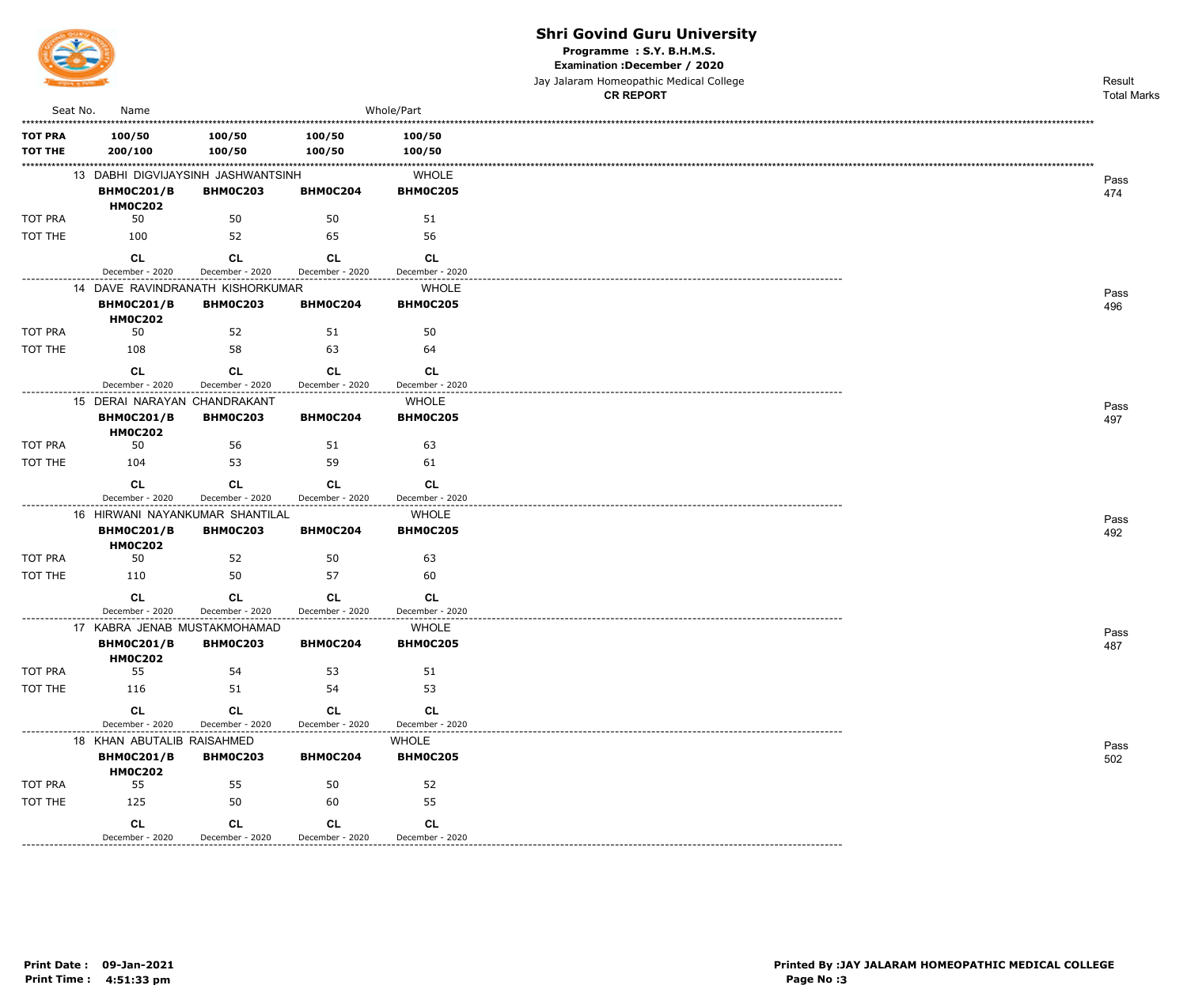

Programme: S.Y. B.H.M.S.

Examination : December / 2020

Jay Jalaram Homeopathic Medical College  $\overline{a}$ 

|                                  |                                                         |                              |                              |                              | <b>CR REPORT</b> | <b>Total Marks</b> |
|----------------------------------|---------------------------------------------------------|------------------------------|------------------------------|------------------------------|------------------|--------------------|
| Seat No.                         | Name                                                    |                              |                              | Whole/Part                   |                  |                    |
| <b>TOT PRA</b><br><b>TOT THE</b> | 100/50<br>200/100                                       | 100/50<br>100/50             | 100/50<br>100/50             | 100/50<br>100/50             |                  |                    |
|                                  | 19 KHANT HIRENKUMAR DILIPBHAI                           |                              |                              | <b>WHOLE</b>                 |                  | Pass               |
|                                  | <b>BHM0C201/B</b><br><b>HM0C202</b>                     | <b>BHM0C203</b>              | BHM0C204                     | BHM0C205                     |                  | 467                |
| TOT PRA                          | 50                                                      | 50                           | 51                           | 50                           |                  |                    |
| TOT THE                          | 114                                                     | 50                           | $47 + 3$                     | 55                           |                  |                    |
|                                  | <b>CL</b><br>December - 2020                            | CL<br>December - 2020        | <b>CO</b><br>December - 2020 | <b>CL</b><br>December - 2020 |                  |                    |
|                                  | 20 KOLI BRIJESHKUMAR NARENDRABHAI                       |                              |                              | <b>WHOLE</b>                 |                  |                    |
|                                  | <b>BHM0C201/B</b><br><b>HM0C202</b>                     | <b>BHM0C203</b>              | BHM0C204                     | BHM0C205                     |                  | Pass<br>490        |
| TOT PRA                          | 58                                                      | 58                           | 50                           | 66                           |                  |                    |
| TOT THE                          | 100                                                     | 50                           | 50                           | 58                           |                  |                    |
|                                  | <b>CL</b><br>December - 2020                            | <b>CL</b><br>December - 2020 | CL<br>December - 2020        | <b>CL</b><br>December - 2020 |                  |                    |
|                                  | 21 KURMI KETAN CHITTRANJAN                              |                              |                              | <b>WHOLE</b>                 |                  | Pass               |
|                                  | <b>BHM0C201/B</b><br><b>HM0C202</b>                     | <b>BHM0C203</b>              | BHM0C204                     | <b>BHM0C205</b>              |                  | 518                |
| TOT PRA                          | 60                                                      | 58                           | 51                           | 65                           |                  |                    |
| TOT THE                          | 106                                                     | 51                           | 60                           | 67                           |                  |                    |
|                                  | CL                                                      | <b>CL</b>                    | <b>CL</b>                    | <b>CL</b>                    |                  |                    |
| -------------                    | December - 2020                                         | December - 2020              | December - 2020              | December - 2020              |                  |                    |
|                                  | 22 LABANA BHAVIKABEN DEVENDRAKUMAR<br><b>BHM0C201/B</b> | <b>BHM0C203</b>              | BHM0C204                     | <b>WHOLE</b><br>BHM0C205     |                  | Pass               |
|                                  | <b>HM0C202</b>                                          |                              |                              |                              |                  | 521                |
| TOT PRA                          | 50                                                      | 58                           | 53                           | 67                           |                  |                    |
| TOT THE                          | 113                                                     | 53                           | 59                           | 68                           |                  |                    |
|                                  | CL<br>December - 2020                                   | <b>CL</b><br>December - 2020 | <b>CL</b><br>December - 2020 | <b>CL</b><br>December - 2020 |                  |                    |
|                                  | 23 LABANA YOGESHKUMAR GOVINDBHAI                        |                              | -------------------          | <b>WHOLE</b>                 |                  | Pass               |
|                                  | <b>BHM0C201/B</b><br><b>HM0C202</b>                     | <b>BHM0C203</b>              | <b>BHM0C204</b>              | <b>BHM0C205</b>              |                  | 491                |
| TOT PRA                          | 50                                                      | 60                           | 50                           | 51                           |                  |                    |
| TOT THE                          | 108                                                     | 53                           | 54                           | 65                           |                  |                    |
|                                  | <b>CL</b><br>December - 2020                            | CL<br>December - 2020        | <b>CL</b><br>December - 2020 | <b>CL</b><br>December - 2020 |                  |                    |
|                                  | 24 MACHHI HEMAXIBEN RAKESHBHAI                          |                              |                              | <b>WHOLE</b>                 |                  | Pass               |
|                                  | <b>BHM0C201/B</b><br><b>HM0C202</b>                     | <b>BHM0C203</b>              | <b>BHM0C204</b>              | <b>BHM0C205</b>              |                  | 482                |
| TOT PRA                          | 50                                                      | 58                           | 55                           | 55                           |                  |                    |
| TOT THE                          | 103                                                     | 50                           | 52                           | 59                           |                  |                    |
|                                  | CL<br>December - 2020                                   | CL<br>December - 2020        | <b>CL</b><br>December - 2020 | CL<br>December - 2020        |                  |                    |
|                                  |                                                         |                              |                              |                              |                  |                    |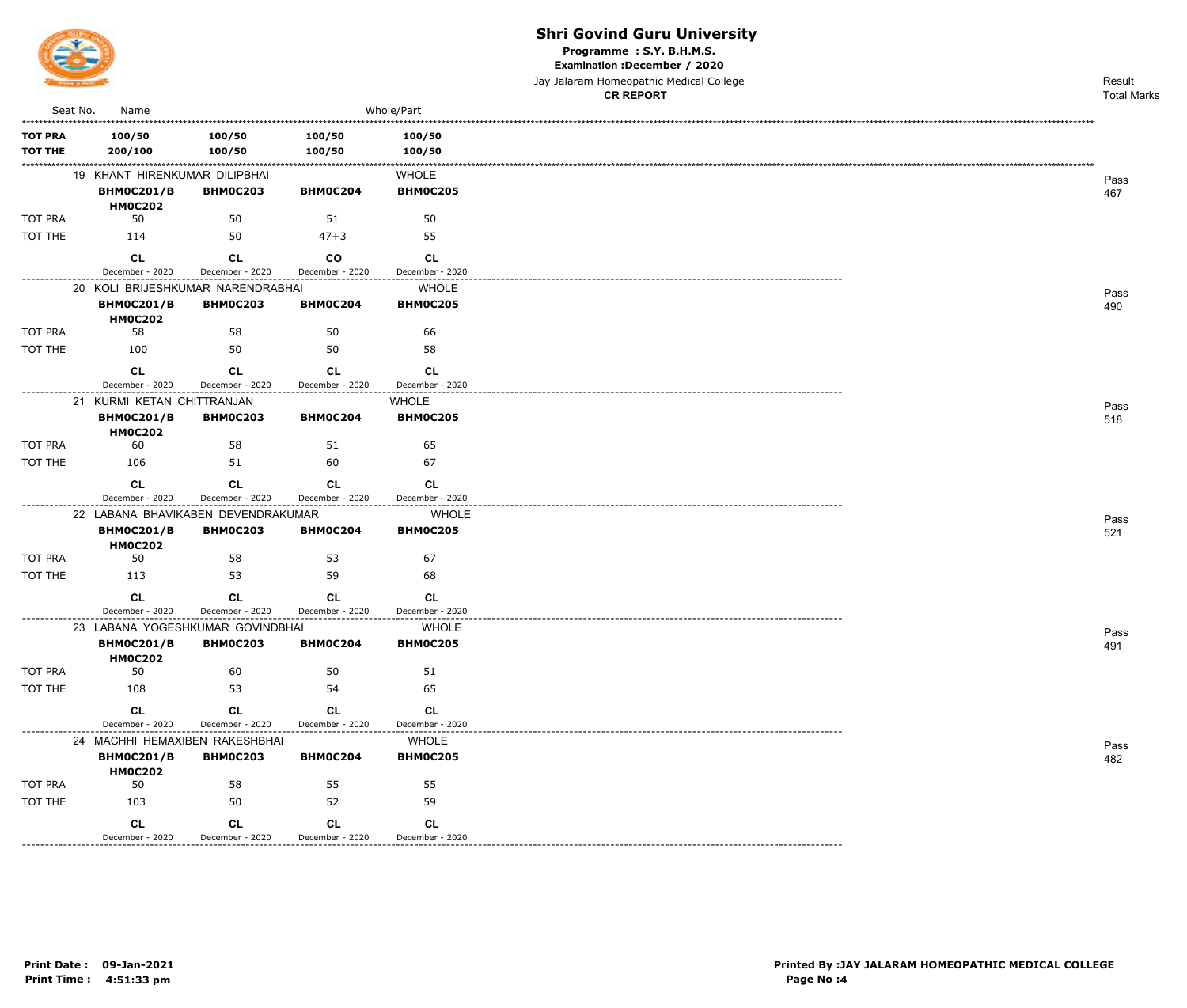

Programme: S.Y. B.H.M.S.

Examination : December / 2020

Jay Jalaram Homeopathic Medical College

|                |                                                |                                                     |                      |                                 | <b>CR REPORT</b>                   | <b>Total Marks</b> |
|----------------|------------------------------------------------|-----------------------------------------------------|----------------------|---------------------------------|------------------------------------|--------------------|
| Seat No.       | Name                                           |                                                     |                      | Whole/Part                      |                                    |                    |
| <b>TOT PRA</b> | 100/50                                         | 100/50                                              | 100/50               | 100/50                          |                                    |                    |
| <b>TOT THE</b> | 200/100                                        | 100/50                                              | 100/50               | 100/50                          |                                    |                    |
|                |                                                | 25 MALIVAD CHIRAGKUMAR KANAKSINH                    |                      | <b>WHOLE</b>                    |                                    |                    |
|                | <b>BHM0C201/B</b>                              | <b>BHM0C203</b>                                     | BHM0C204             | <b>BHM0C205</b>                 |                                    | Pass<br>469        |
|                | <b>HM0C202</b>                                 |                                                     |                      |                                 |                                    |                    |
| <b>TOT PRA</b> | 50                                             | 50                                                  | 50                   | 54                              |                                    |                    |
| TOT THE        | 115                                            | 50                                                  | 50                   | 50                              |                                    |                    |
|                | <b>CL</b>                                      | <b>CL</b>                                           | <b>CL</b>            | <b>CL</b>                       |                                    |                    |
| .              | December - 2020                                | December - 2020                                     | December - 2020      | December - 2020                 | ---------------------------------- |                    |
|                | 26 PAL PRIYANKA BODHAIRAM                      |                                                     |                      | <b>WHOLE</b>                    |                                    | Pass               |
|                | <b>BHM0C201/B</b><br><b>HM0C202</b>            | <b>BHM0C203</b>                                     | BHM0C204             | <b>BHM0C205</b>                 |                                    | 467                |
| <b>TOT PRA</b> | 50                                             | 50                                                  | 50                   | 50                              |                                    |                    |
| TOT THE        | 108                                            | 51                                                  | 63                   | $45 + 5$                        |                                    |                    |
|                | <b>CL</b>                                      | CL                                                  | <b>CL</b>            | <b>CO</b>                       |                                    |                    |
|                | December - 2020                                | December - 2020                                     | December - 2020      | December - 2020                 |                                    |                    |
|                | 27 PANDEY EKTA ARUN                            |                                                     |                      | <b>WHOLE</b>                    |                                    | Pass               |
|                | <b>BHM0C201/B</b>                              | <b>BHMOC203</b>                                     | BHM0C204             | <b>BHM0C205</b>                 |                                    | 518                |
|                | <b>HM0C202</b>                                 |                                                     |                      |                                 |                                    |                    |
| <b>TOT PRA</b> | 65                                             | 60                                                  | 51                   | 50                              |                                    |                    |
| TOT THE        | 116                                            | 55                                                  | 64                   | 57                              |                                    |                    |
|                | <b>CL</b>                                      | <b>CL</b>                                           | <b>CL</b>            | <b>CL</b>                       |                                    |                    |
|                | December - 2020                                | December - 2020                                     | December - 2020      | December - 2020                 |                                    |                    |
|                | <b>BHM0C201/B</b>                              | 28 PARMAR AKASH SHAILENDRASINH<br><b>BHM0C203</b>   | BHM0C204             | <b>WHOLE</b><br><b>BHM0C205</b> |                                    | Pass<br>624        |
|                | <b>HM0C202</b>                                 |                                                     |                      |                                 |                                    |                    |
| TOT PRA        | 80                                             | 65                                                  | 75                   | 80                              |                                    |                    |
| TOT THE        | 127                                            | 65                                                  | 65                   | 67                              |                                    |                    |
|                | <b>CL</b>                                      | <b>CL</b>                                           | CL.                  | <b>CL</b>                       |                                    |                    |
|                | December - 2020                                | December - 2020                                     | December - 2020      | December - 2020                 |                                    |                    |
|                | 29 PATEL DHRUV ALKEHKUMAR                      |                                                     |                      | <b>WHOLE</b>                    |                                    | Pass               |
|                | <b>BHM0C201/B</b>                              | <b>BHM0C203</b>                                     | <b>BHM0C204</b>      | <b>BHM0C205</b>                 |                                    | 506                |
| TOT PRA        | <b>HM0C202</b><br>50                           | 58                                                  | 53                   | 55                              |                                    |                    |
| TOT THE        | 106                                            | 55                                                  | 60                   | 69                              |                                    |                    |
|                | <b>CL</b>                                      | <b>CL</b>                                           | <b>CL</b>            | CL                              |                                    |                    |
|                | December - 2020                                | December - 2020                                     | December - 2020      | December - 2020                 |                                    |                    |
|                | ------------------------------------           | ------------------<br>30 PATEL HEMALIBEN RAJESHBHAI | -------------------- | <b>WHOLE</b>                    |                                    | Pass               |
|                | <b>BHM0C201/B</b>                              | <b>BHM0C203</b>                                     | <b>BHM0C204</b>      | <b>BHM0C205</b>                 |                                    | 506                |
|                | <b>HM0C202</b>                                 |                                                     |                      |                                 |                                    |                    |
| TOT PRA        | 55                                             | 58                                                  | 50                   | 60                              |                                    |                    |
| TOT THE        | 111                                            | 53                                                  | 50                   | 69                              |                                    |                    |
|                | <b>CL</b>                                      | <b>CL</b>                                           | <b>CL</b>            | <b>CL</b>                       |                                    |                    |
|                | December - 2020<br>--------------------------- | December - 2020                                     | December - 2020      | December - 2020                 |                                    |                    |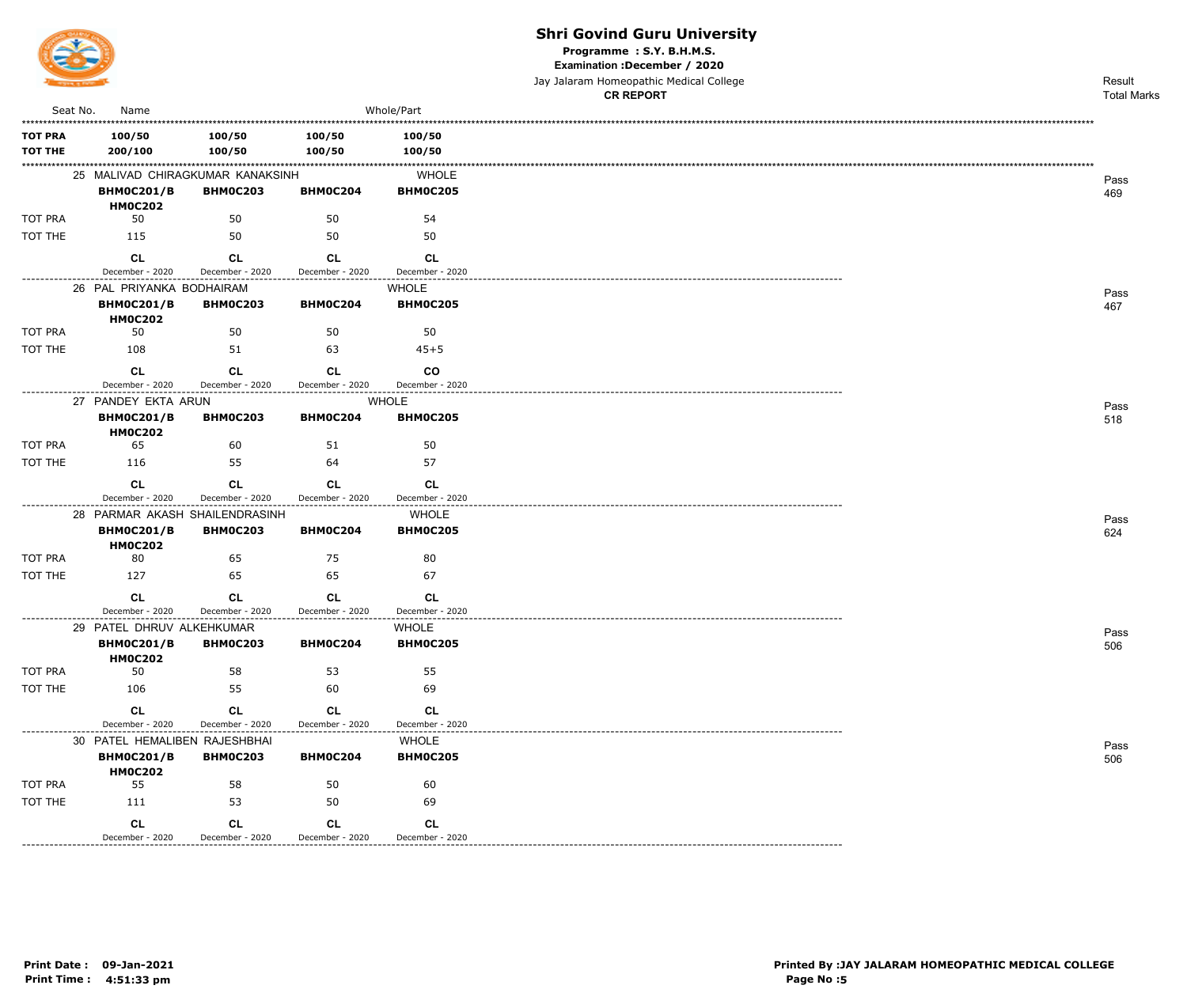

Programme : S.Y. B.H.M.S.

Examination : December / 2020

|                |                                     |                 |                 |                 | Jay Jalaram Homeopathic Medical College | Result             |
|----------------|-------------------------------------|-----------------|-----------------|-----------------|-----------------------------------------|--------------------|
|                |                                     |                 |                 |                 | <b>CR REPORT</b>                        | <b>Total Marks</b> |
| Seat No.       | Name                                |                 |                 | Whole/Part      |                                         |                    |
| <b>TOT PRA</b> | 100/50                              | 100/50          | 100/50          | 100/50          |                                         |                    |
| <b>TOT THE</b> | 200/100                             | 100/50          | 100/50          | 100/50          |                                         |                    |
|                | 31 PATEL JINDALKUMAR MAHESHKUMAR    |                 |                 | <b>WHOLE</b>    |                                         |                    |
|                | <b>BHM0C201/B</b>                   | <b>BHM0C203</b> | BHM0C204        | <b>BHM0C205</b> |                                         | Pass<br>521        |
|                | <b>HM0C202</b>                      |                 |                 |                 |                                         |                    |
| <b>TOT PRA</b> | 55                                  | 57              | 51              | 60              |                                         |                    |
| TOT THE        | 125                                 | 51              | 57              | 65              |                                         |                    |
|                | <b>CL</b>                           | <b>CL</b>       | <b>CL</b>       | <b>CL</b>       |                                         |                    |
|                | December - 2020                     | December - 2020 | December - 2020 | December - 2020 |                                         |                    |
|                | 32 PATEL MAULIKABAHEN PANKAJBHAI    |                 |                 | <b>WHOLE</b>    |                                         | Pass               |
|                | <b>BHM0C201/B</b>                   | <b>BHM0C203</b> | BHM0C204        | <b>BHM0C205</b> |                                         | 506                |
|                | <b>HM0C202</b>                      |                 |                 |                 |                                         |                    |
| <b>TOT PRA</b> | 65                                  | 58              | 50              | 54              |                                         |                    |
| TOT THE        | 117                                 | 50              | 53              | 59              |                                         |                    |
|                | CL                                  | <b>CL</b>       | <b>CL</b>       | <b>CL</b>       |                                         |                    |
|                | December - 2020                     | December - 2020 | December - 2020 | December - 2020 |                                         |                    |
|                | 33 PATEL MAULIKKUMAR PANKAJBHAI     |                 |                 | <b>WHOLE</b>    |                                         | Pass               |
|                | <b>BHM0C201/B</b>                   | <b>BHM0C203</b> | BHM0C204        | <b>BHM0C205</b> |                                         | 479                |
|                | <b>HM0C202</b>                      |                 |                 |                 |                                         |                    |
| <b>TOT PRA</b> | 55                                  | 50              | 50              | 50              |                                         |                    |
| TOT THE        | 114                                 | 51              | 51              | 58              |                                         |                    |
|                | CL                                  | <b>CL</b>       | <b>CL</b>       | <b>CL</b>       |                                         |                    |
|                | December - 2020                     | December - 2020 | December - 2020 | December - 2020 |                                         |                    |
|                | 34 PATEL MEETKUMAR PANKAJBHAI       |                 |                 | <b>WHOLE</b>    |                                         | Pass               |
|                | <b>BHM0C201/B</b>                   | <b>BHM0C203</b> | BHM0C204        | BHM0C205        |                                         | 494                |
|                | <b>HM0C202</b>                      |                 |                 |                 |                                         |                    |
| TOT PRA        | 50                                  | 52              | 51              | 51              |                                         |                    |
| TOT THE        | 134                                 | 56              | 50              | 50              |                                         |                    |
|                | <b>CL</b>                           | <b>CL</b>       | <b>CL</b>       | <b>CL</b>       |                                         |                    |
|                | December - 2020                     | December - 2020 | December - 2020 | December - 2020 |                                         |                    |
|                | 35 PATEL NILAY SUNILBHAI            |                 |                 | WHOLE           |                                         | Fail               |
|                | <b>BHM0C201/B</b><br><b>HM0C202</b> | <b>BHM0C203</b> | <b>BHM0C204</b> | <b>BHM0C205</b> |                                         | 425                |
| TOT PRA        | 50                                  | 52              | 50              | 53              |                                         |                    |
| TOT THE        | 97                                  | 52              | 17              | 54              |                                         |                    |
|                | NC                                  | <b>CL</b>       | $NC$            | <b>CL</b>       |                                         |                    |
|                | December - 2020                     | December - 2020 | December - 2020 | December - 2020 |                                         |                    |
|                | 36 PATEL RIYAJ RAFIK                |                 | <b>WHOLE</b>    |                 |                                         |                    |
|                | <b>BHM0C201/B</b>                   | <b>BHM0C203</b> | BHM0C204        | <b>BHM0C205</b> |                                         | Pass<br>490        |
|                | <b>HM0C202</b>                      |                 |                 |                 |                                         |                    |
| TOT PRA        | 52                                  | 55              | 51              | 60              |                                         |                    |
| TOT THE        | 117                                 | 53              | 50              | 52              |                                         |                    |
|                | CL                                  | CL              | CL              | CL              |                                         |                    |
|                | December - 2020                     | December - 2020 | December - 2020 | December - 2020 |                                         |                    |

---------------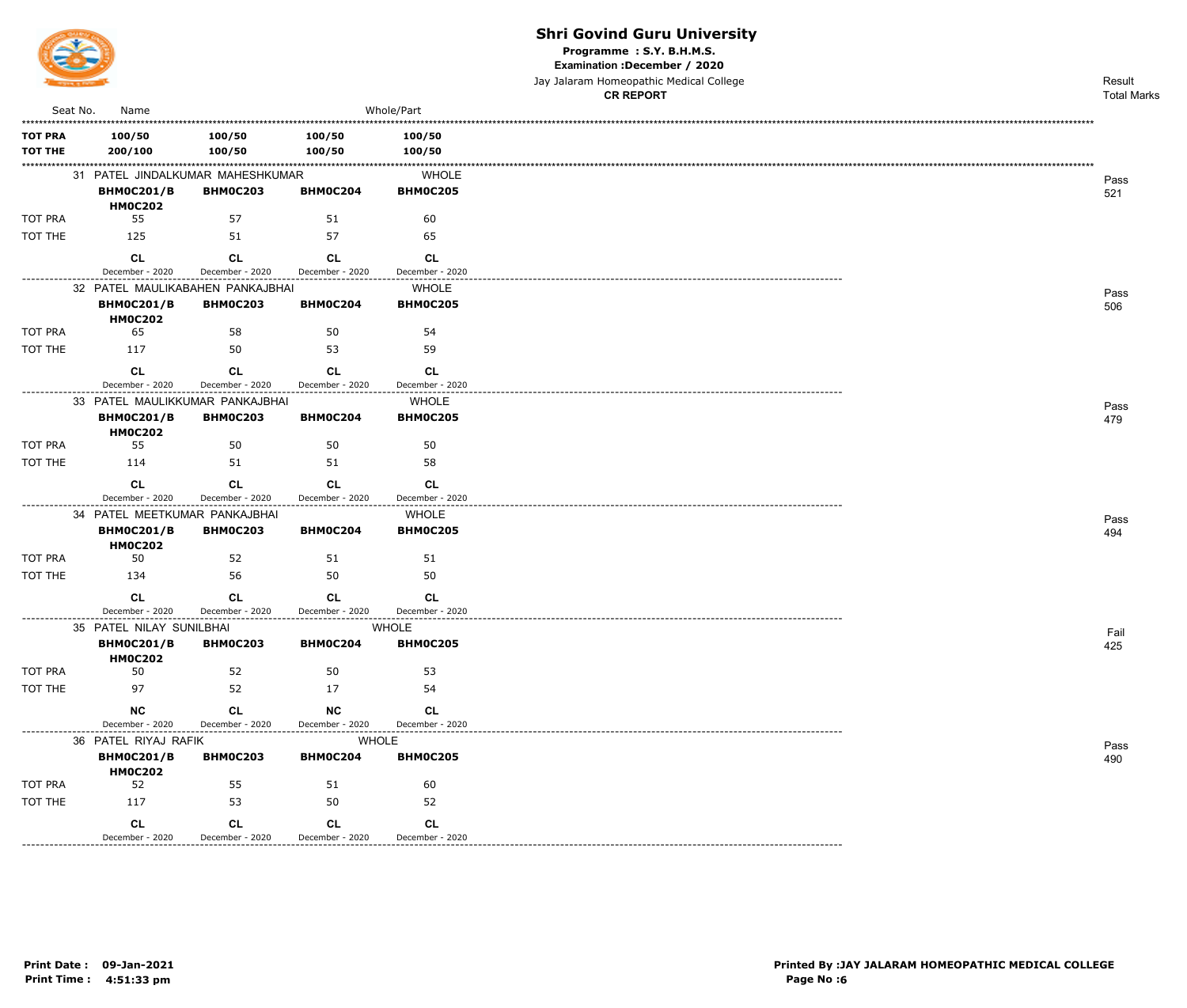

Programme: S.Y. B.H.M.S.

Examination : December / 2020

Jay Jalaram Homeopathic Medical College

|                           |                                     |                       |                              |                                                           | <b>CR REPORT</b> | <b>Total Marks</b> |
|---------------------------|-------------------------------------|-----------------------|------------------------------|-----------------------------------------------------------|------------------|--------------------|
| Seat No.                  | Name                                |                       |                              | Whole/Part                                                |                  |                    |
| <b>TOT PRA</b>            | 100/50                              | 100/50                | 100/50                       | 100/50                                                    |                  |                    |
| <b>TOT THE</b>            | 200/100                             | 100/50                | 100/50                       | 100/50                                                    |                  |                    |
|                           | 37 PATEL VISHVA RASIKLAL            |                       |                              | <b>WHOLE</b>                                              |                  |                    |
|                           | <b>BHM0C201/B</b>                   | <b>BHM0C203</b>       | BHM0C204                     | <b>BHM0C205</b>                                           |                  | Pass<br>531        |
|                           | <b>HM0C202</b>                      |                       |                              |                                                           |                  |                    |
| TOT PRA                   | 52                                  | 58                    | 53                           | 70                                                        |                  |                    |
| TOT THE                   | 117                                 | 54                    | 73                           | 54                                                        |                  |                    |
|                           | <b>CL</b>                           | <b>CL</b>             | <b>CL</b>                    | CL.                                                       |                  |                    |
| . _ _ _ _ _ _ _ _ _ _ _ _ | December - 2020                     | December - 2020       | December - 2020              | December - 2020<br>-------------------------------------- |                  |                    |
|                           | 38 QURESHI MOHAMMEDWASIF ZAKIRHUSEN |                       |                              | <b>WHOLE</b>                                              |                  | Pass               |
|                           | <b>BHM0C201/B</b><br><b>HM0C202</b> | <b>BHM0C203</b>       | BHM0C204                     | <b>BHM0C205</b>                                           |                  | 547                |
| TOT PRA                   | 55                                  | 58                    | 51                           | 74                                                        |                  |                    |
| TOT THE                   | 118                                 | 54                    | 65                           | 72                                                        |                  |                    |
|                           | <b>CL</b>                           | <b>CL</b>             | <b>CL</b>                    | <b>CL</b>                                                 |                  |                    |
|                           | December - 2020                     | December - 2020       | December - 2020              | December - 2020                                           |                  |                    |
|                           | 39 RATHOD DIXITKUMAR CHANDRASINH    |                       |                              | <b>WHOLE</b>                                              |                  | Pass               |
|                           | <b>BHM0C201/B</b>                   | <b>BHM0C203</b>       | BHM0C204                     | <b>BHM0C205</b>                                           |                  | 485                |
| TOT PRA                   | <b>HM0C202</b><br>50                | 55                    | 50                           | 50                                                        |                  |                    |
| TOT THE                   | 110                                 | 54                    | 66                           | 50                                                        |                  |                    |
|                           |                                     |                       |                              |                                                           |                  |                    |
|                           | <b>CL</b><br>December - 2020        | CL<br>December - 2020 | <b>CL</b><br>December - 2020 | <b>CL</b><br>December - 2020                              |                  |                    |
|                           | 40 RATHOD MANISHKUMAR SHAILESHBHAI  |                       |                              | <b>WHOLE</b>                                              |                  |                    |
|                           | <b>BHM0C201/B</b><br><b>HM0C202</b> | <b>BHM0C203</b>       | BHM0C204                     | <b>BHM0C205</b>                                           |                  | Pass<br>484        |
| TOT PRA                   | 50                                  | 52                    | 51                           | 51                                                        |                  |                    |
| TOT THE                   | 111                                 | 54                    | 65                           | 50                                                        |                  |                    |
|                           | <b>CL</b>                           | CL.                   | CL.                          | <b>CL</b>                                                 |                  |                    |
|                           | December - 2020                     | December - 2020       | December - 2020              | December - 2020                                           |                  |                    |
|                           | 41 SHAIKH MUSTAFA FAROOQUE          |                       |                              | <b>WHOLE</b>                                              |                  | Pass               |
|                           | <b>BHM0C201/B</b><br><b>HM0C202</b> | <b>BHM0C203</b>       | BHM0C204                     | <b>BHM0C205</b>                                           |                  | 491                |
| TOT PRA                   | 52                                  | 58                    | 50                           | 55                                                        |                  |                    |
| TOT THE                   | 104                                 | 52                    | 62                           | 58                                                        |                  |                    |
|                           | <b>CL</b>                           | CL                    | <b>CL</b>                    | CL                                                        |                  |                    |
|                           | December - 2020                     | December - 2020       | December - 2020              | December - 2020                                           |                  |                    |
| ---------------------     | 42 TIWARI CHANDAN BHUPESHKUMAR      |                       |                              | <b>WHOLE</b>                                              |                  | Pass               |
|                           | <b>BHM0C201/B</b><br><b>HM0C202</b> | <b>BHM0C203</b>       | BHM0C204                     | <b>BHM0C205</b>                                           |                  | 511                |
| TOT PRA                   | 55                                  | 60                    | 53                           | 55                                                        |                  |                    |
| TOT THE                   | 112                                 | 53                    | 68                           | 55                                                        |                  |                    |
|                           | <b>CL</b>                           | <b>CL</b>             | <b>CL</b>                    | <b>CL</b>                                                 |                  |                    |
|                           | December - 2020                     | December - 2020       | December - 2020              | December - 2020                                           |                  |                    |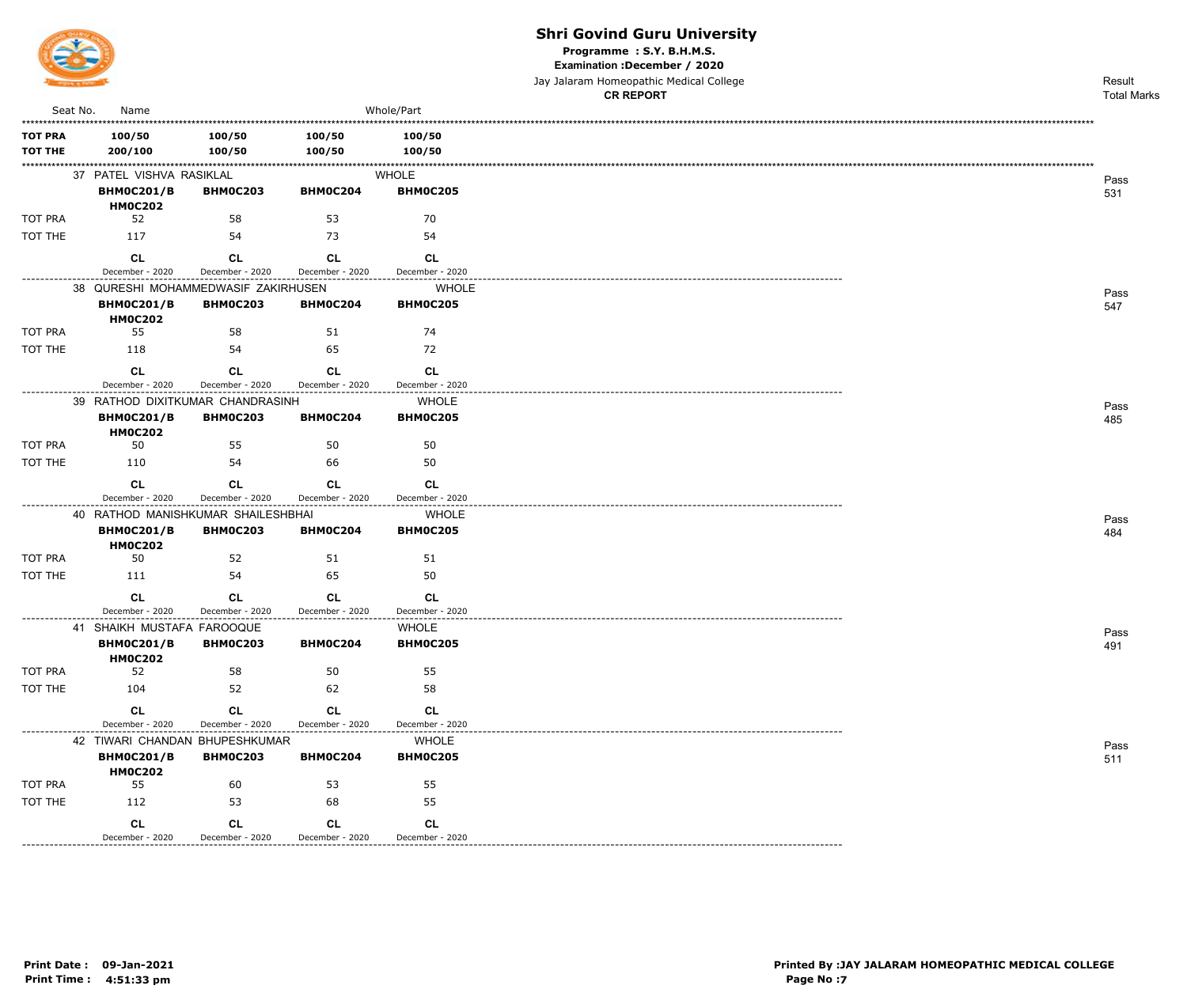

Programme: S.Y. B.H.M.S.

Examination : December / 2020

Jay Jalaram Homeopathic Medical College

|                    |                                     |                 |                                                        |                 | <b>CR REPORT</b> | <b>Total Marks</b> |
|--------------------|-------------------------------------|-----------------|--------------------------------------------------------|-----------------|------------------|--------------------|
| Seat No.           | Name                                |                 |                                                        | Whole/Part      |                  |                    |
| <b>TOT PRA</b>     | 100/50                              | 100/50          | 100/50                                                 | 100/50          |                  |                    |
| <b>TOT THE</b>     | 200/100                             | 100/50          | 100/50                                                 | 100/50          |                  |                    |
|                    | 43 YADAV ARCHNA GAVRISHANKER        |                 |                                                        | <b>WHOLE</b>    |                  |                    |
|                    | <b>BHM0C201/B</b>                   | <b>BHM0C203</b> | BHM0C204                                               | <b>BHM0C205</b> |                  | Pass<br>531        |
|                    | <b>HM0C202</b>                      |                 |                                                        |                 |                  |                    |
| <b>TOT PRA</b>     | 50                                  | 58              | 53                                                     | 65              |                  |                    |
| TOT THE            | 112                                 | 52              | 73                                                     | 68              |                  |                    |
|                    | <b>CL</b>                           | <b>CL</b>       | <b>CL</b>                                              | <b>CL</b>       |                  |                    |
| ---------------    | December - 2020                     | December - 2020 | December - 2020<br>----------------------------------- | December - 2020 |                  |                    |
|                    | 44 YADAV MITHILESH RAJBALI          |                 |                                                        | <b>WHOLE</b>    |                  | Pass               |
|                    | <b>BHM0C201/B</b><br><b>HM0C202</b> | <b>BHM0C203</b> | <b>BHM0C204</b>                                        | <b>BHM0C205</b> |                  | 563                |
| <b>TOT PRA</b>     | 58                                  | 58              | 53                                                     | 62              |                  |                    |
| TOT THE            | 128                                 | 57              | 75                                                     | 72              |                  |                    |
|                    | <b>CL</b>                           | <b>CL</b>       | <b>CL</b>                                              | CL              |                  |                    |
|                    | December - 2020                     | December - 2020 | December - 2020                                        | December - 2020 |                  |                    |
|                    | 45 YADAV PRTIESH DINANATH           |                 |                                                        | <b>WHOLE</b>    |                  | Pass               |
|                    | <b>BHM0C201/B</b>                   | <b>BHM0C203</b> | BHM0C204                                               | <b>BHM0C205</b> |                  | 496                |
|                    | <b>HM0C202</b>                      |                 |                                                        |                 |                  |                    |
| <b>TOT PRA</b>     | 55                                  | 52              | 50                                                     | 54              |                  |                    |
| TOT THE            | 100                                 | 50              | 66                                                     | 69              |                  |                    |
|                    | <b>CL</b>                           | <b>CL</b>       | <b>CL</b>                                              | <b>CL</b>       |                  |                    |
|                    | December - 2020                     | December - 2020 | December - 2020                                        | December - 2020 |                  |                    |
|                    | 46 YADAV SUSHMA RAMLAL              |                 |                                                        | <b>WHOLE</b>    |                  | Pass               |
|                    | <b>BHM0C201/B</b><br><b>HM0C202</b> | <b>BHMOC203</b> | BHM0C204                                               | <b>BHM0C205</b> |                  | 531                |
| <b>TOT PRA</b>     | 50                                  | 58              | 51                                                     | 55              |                  |                    |
| TOT THE            | 127                                 | 56              | 59                                                     | 75              |                  |                    |
|                    | <b>CL</b>                           | CL.             | <b>CL</b>                                              | <b>CL</b>       |                  |                    |
|                    | December - 2020                     | December - 2020 | December - 2020                                        | December - 2020 |                  |                    |
|                    | 47 DIWAN AZAJAHEMADSHA ABDULGANISHA |                 |                                                        | <b>PART</b>     |                  | Pass               |
|                    | <b>BHM0C201/B</b><br><b>HM0C202</b> | <b>BHM0C203</b> | BHM0C204                                               | <b>BHM0C205</b> |                  | 488                |
| TOT PRA            | 50                                  | 55              | (50)                                                   | 50              |                  |                    |
| TOT THE            | 110                                 | 50              | (64)                                                   | 59              |                  |                    |
|                    | CL                                  | <b>CL</b>       | <b>CL</b>                                              | <b>CL</b>       |                  |                    |
|                    | December - 2020                     | December - 2020 | December - 2020                                        | December - 2020 |                  |                    |
|                    | 48 PATEL MAYANKKUMAR KANTIBHAI      |                 |                                                        | PART            |                  | Pass               |
|                    | <b>BHM0C201/B</b>                   | <b>BHM0C203</b> | BHM0C204                                               | <b>BHM0C205</b> |                  | 500                |
|                    | <b>HM0C202</b>                      |                 |                                                        |                 |                  |                    |
| TOT PRA<br>TOT THE | (50)                                | (50)            | (50)                                                   | 50              |                  |                    |
|                    | (120)                               | (58)            | (61)                                                   | 61              |                  |                    |
|                    | <b>CL</b>                           | CL              | <b>CL</b>                                              | CL              |                  |                    |
|                    | December - 2020                     | December - 2020 | December - 2020                                        | December - 2020 |                  |                    |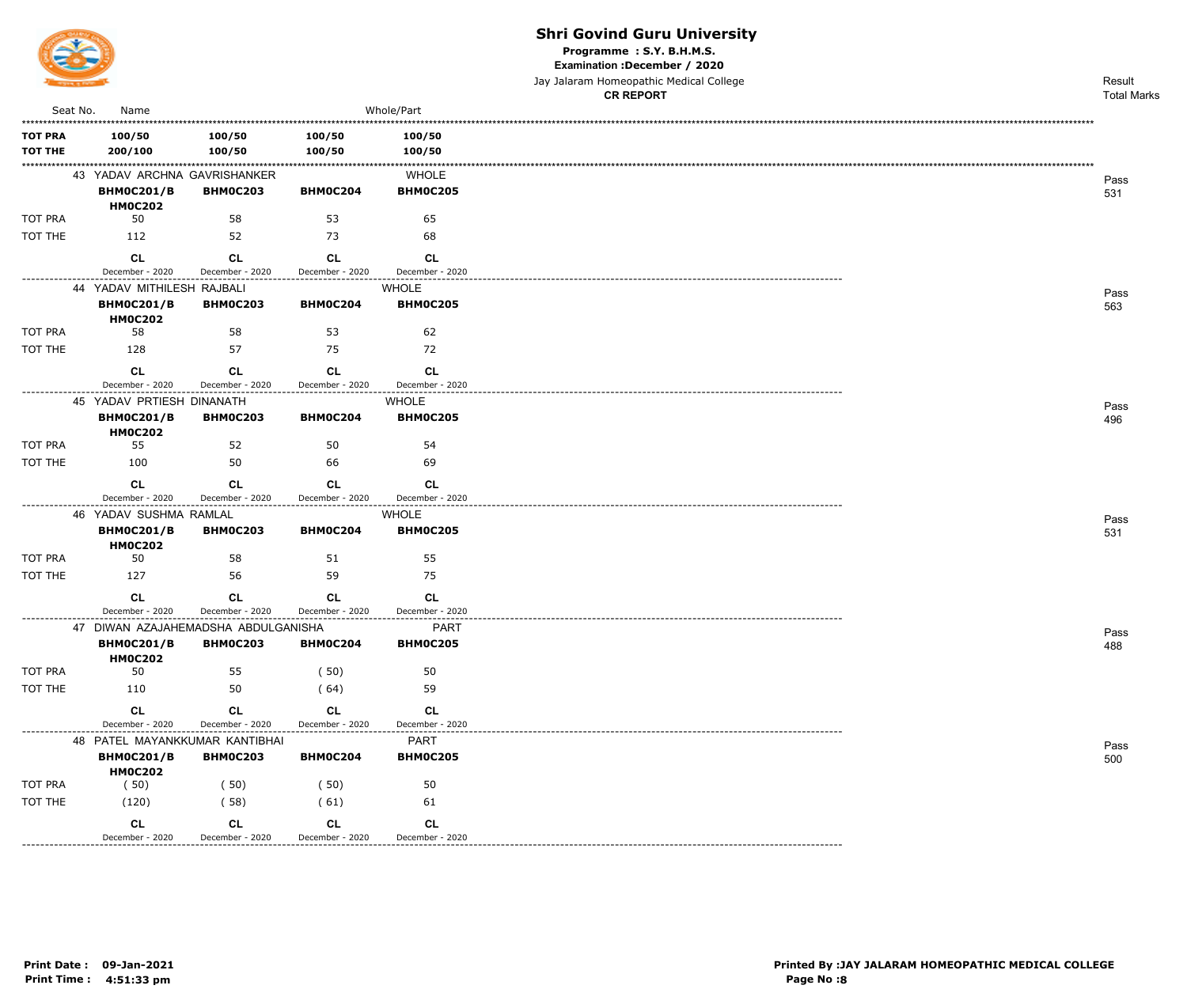

Programme: S.Y. B.H.M.S.

Examination : December / 2020

Jay Jalaram Homeopathic Medical College **CR REPORT** 

|                                  |                                     |                              |                       |                              | <b>CR REPORT</b> | <b>Total Marks</b> |
|----------------------------------|-------------------------------------|------------------------------|-----------------------|------------------------------|------------------|--------------------|
| Seat No.                         | Name                                |                              |                       | Whole/Part                   |                  |                    |
| <b>TOT PRA</b><br><b>TOT THE</b> | 100/50<br>200/100                   | 100/50<br>100/50             | 100/50<br>100/50      | 100/50<br>100/50             |                  |                    |
|                                  | 49 TAVIYAD NILESHBHAI SHANKARBHAI   |                              |                       | <b>PART</b>                  |                  | Pass               |
|                                  | <b>BHMOC201/B</b><br><b>HMOC202</b> | <b>BHMOC203</b>              | <b>BHMOC204</b>       | <b>BHM0C205</b>              |                  | 459                |
| TOT PRA                          | 50                                  | 56                           | (50)                  | 50                           |                  |                    |
| TOT THE                          | $92 + 8$                            | 50                           | (61)                  | 50                           |                  |                    |
|                                  | co<br>December - 2020               | <b>CL</b><br>December - 2020 | CL<br>December - 2020 | <b>CL</b><br>December - 2020 |                  |                    |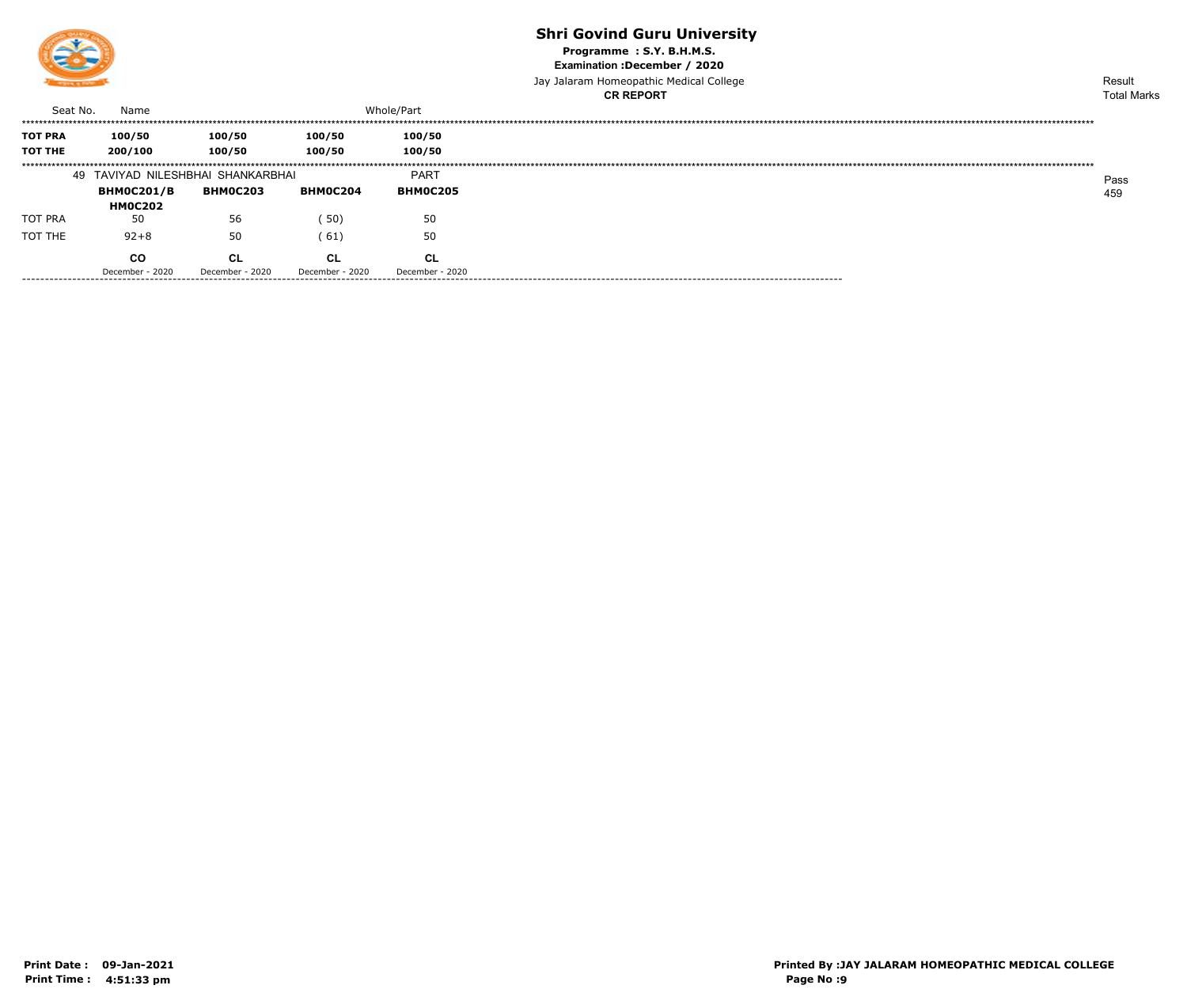

---------------

#### **Shri Govind Guru University**

Programme : T.Y. B.H.M.S.

Examination : December / 2020

|                                  |                                                                         |                                     |                              |                                | Jay Jalaram Homeopathic Medical College<br><b>CR REPORT</b> | Result<br><b>Total Marks</b> |
|----------------------------------|-------------------------------------------------------------------------|-------------------------------------|------------------------------|--------------------------------|-------------------------------------------------------------|------------------------------|
| Seat No.                         | Name                                                                    |                                     |                              | Whole/Part                     |                                                             |                              |
| <b>TOT PRA</b><br><b>TOT THE</b> | 200/100<br>200/100                                                      | 200/100<br>200/100                  | 100/50<br>100/50             | 100/50<br>100/50               |                                                             |                              |
|                                  | 1 BAROT KASHYAP DHARMENDRAKUMAR<br><b>BHM0C301/B</b><br><b>HM0C302</b>  | <b>BHM0C303/B</b><br><b>HM0C304</b> | <b>BHM0C305</b>              | PART<br><b>BHM0C306</b>        |                                                             | Pass<br>620                  |
| TOT PRA                          | (116)                                                                   | 100                                 | 52                           | 50                             |                                                             |                              |
| TOT THE                          | (101)                                                                   | 100                                 | 51                           | 50                             |                                                             |                              |
| ----------------                 | <b>CL</b><br>December - 2020                                            | <b>CL</b><br>December - 2020        | <b>CL</b><br>December - 2020 | CL<br>December - 2020          |                                                             |                              |
|                                  | 2 MAKVANA VASANTKUMAR JAGUBHAI                                          |                                     |                              | PART                           |                                                             | Pass                         |
|                                  | <b>BHM0C301/B</b><br><b>HM0C302</b>                                     | <b>BHM0C303/B</b><br><b>HM0C304</b> | <b>BHM0C305</b>              | <b>BHM0C306</b>                |                                                             | 610                          |
| TOT PRA                          | (100)                                                                   | 100                                 | 54                           | 50                             |                                                             |                              |
| TOT THE                          | (101)                                                                   | 105                                 | 50                           | 50                             |                                                             |                              |
|                                  | <b>CL</b><br>December - 2020                                            | <b>CL</b><br>December - 2020        | <b>CL</b><br>December - 2020 | <b>CL</b><br>December - 2020   |                                                             |                              |
|                                  | 3 PANCHAL HITANSUKUMAR MAHENDRABHAI                                     |                                     |                              | PART                           |                                                             |                              |
|                                  | <b>BHM0C301/B</b><br><b>HM0C302</b>                                     | <b>BHM0C303/B</b><br><b>HM0C304</b> | <b>BHM0C305</b>              | <b>BHM0C306</b>                |                                                             | Pass<br>683                  |
| TOT PRA                          | 120                                                                     | 115                                 | 62                           | (56)                           |                                                             |                              |
| TOT THE                          | 117                                                                     | 109                                 | 50                           | (54)                           |                                                             |                              |
|                                  | CL                                                                      | <b>CL</b>                           | <b>CL</b>                    | CL                             |                                                             |                              |
|                                  | December - 2020                                                         | December - 2020                     | December - 2020              | December - 2020                |                                                             |                              |
|                                  | 4 PATEL MIHIRKUMAR ARVINDBHAI<br><b>BHM0C301/B</b>                      |                                     | <b>BHM0C305</b>              | <b>PART</b><br><b>BHM0C306</b> |                                                             | Pass                         |
|                                  | <b>HM0C302</b>                                                          | <b>BHM0C303/B</b><br><b>HM0C304</b> |                              |                                |                                                             | 654                          |
| TOT PRA                          | (112)                                                                   | 103                                 | 54                           | 60                             |                                                             |                              |
| TOT THE                          | (110)                                                                   | 112                                 | 52                           | 51                             |                                                             |                              |
|                                  | <b>CL</b><br>December - 2020                                            | <b>CL</b><br>December - 2020        | <b>CL</b><br>December - 2020 | <b>CL</b><br>December - 2020   |                                                             |                              |
|                                  | 5 PATEL MITESHKUMAR KARANSINH<br><b>BHM0C301/B</b>                      | <b>BHM0C303/B</b>                   | <b>BHM0C305</b>              | <b>PART</b><br><b>BHM0C306</b> |                                                             | Pass<br>674                  |
| TOT PRA                          | <b>HM0C302</b><br>(114)                                                 | <b>HM0C304</b><br>103               | 62                           | (59)                           |                                                             |                              |
| TOT THE                          | (120)                                                                   | 114                                 | 51                           | (51)                           |                                                             |                              |
|                                  | <b>CL</b>                                                               | <b>CL</b>                           | CL                           | <b>CL</b>                      |                                                             |                              |
|                                  | December - 2020                                                         | December - 2020                     | December - 2020              | December - 2020                |                                                             |                              |
|                                  | 6 PATEL NIKHILESHKUMAR MANOJBHAI<br><b>BHM0C301/B</b><br><b>HM0C302</b> | <b>BHM0C303/B</b><br><b>HM0C304</b> | <b>BHM0C305</b>              | <b>PART</b><br><b>BHM0C306</b> |                                                             | Pass<br>639                  |
| TOT PRA                          | (100)                                                                   | 100                                 | 55                           | 65                             |                                                             |                              |
| TOT THE                          | (109)                                                                   | 109                                 | 51                           | 50                             |                                                             |                              |
|                                  | CL                                                                      | CL                                  | <b>CL</b>                    | CL                             |                                                             |                              |

December - 2020

December - 2020

December - 2020

December - 2020